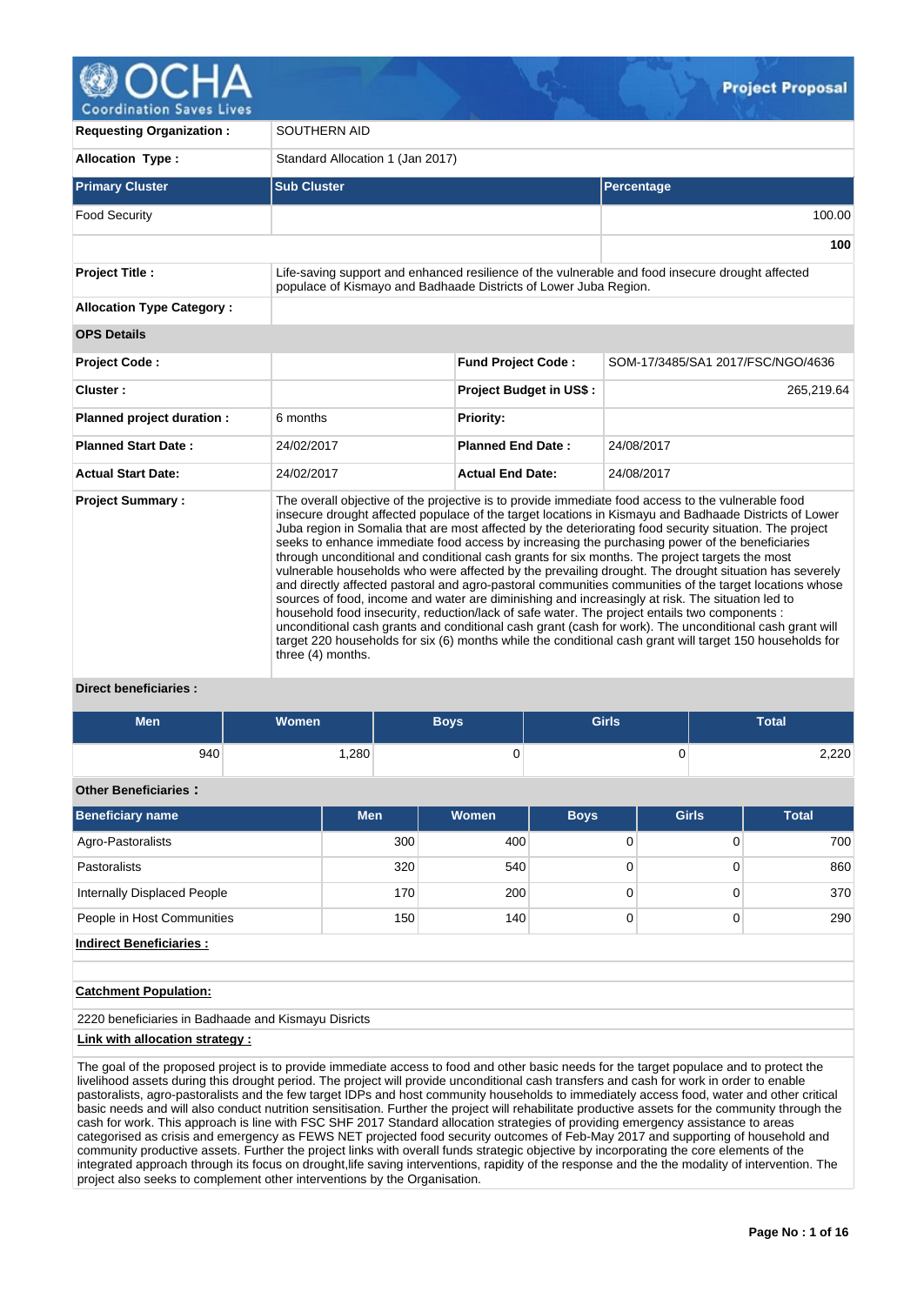#### **Sub-Grants to Implementing Partners :**

| <b>Partner Name</b>                                    |                             | <b>Partner Type</b>   |  | <b>Budget in US\$</b>       |  |  |  |  |  |  |  |  |
|--------------------------------------------------------|-----------------------------|-----------------------|--|-----------------------------|--|--|--|--|--|--|--|--|
|                                                        |                             |                       |  |                             |  |  |  |  |  |  |  |  |
| Other funding secured for the same project (to date) : |                             |                       |  |                             |  |  |  |  |  |  |  |  |
|                                                        | <b>Other Funding Source</b> |                       |  | <b>Other Funding Amount</b> |  |  |  |  |  |  |  |  |
|                                                        |                             |                       |  |                             |  |  |  |  |  |  |  |  |
| Organization focal point:                              |                             |                       |  |                             |  |  |  |  |  |  |  |  |
| <b>Name</b>                                            | <b>Title</b>                | <b>Email</b>          |  | <b>Phone</b>                |  |  |  |  |  |  |  |  |
| <b>ABDIHAKIM ABDI</b>                                  | <b>PROGRAM MANAGER</b>      | southernaid@gmail.com |  | +254726531659               |  |  |  |  |  |  |  |  |
| <b>BACKGROUND</b>                                      |                             |                       |  |                             |  |  |  |  |  |  |  |  |
| 1. Humanitarian context analysis                       |                             |                       |  |                             |  |  |  |  |  |  |  |  |

The humanitarian context in Somalia has significantly improved in recent years. However, the country is currently experiencing a drought that has led to severe food insecurity. The 2016 Gu season and failed October to December 2016 Deyr rains, the food security situation has deteriorated significantly across Somalia, with an increasing number of people facing crisis (IPC Phase 3) and emergency (IPC Phase 4) acute food insecurity and in need of emergency food assistance. (FSNAU/FEWS NET Somalia Alert 2017)

The food security is further expected to deteriorate over the coming months with improvements not expected until May/June 2017 in Pastoral areas and June/July 2017 in Agro-pastoral areas at the earliest. (FSNAU Alert 2017).

Given the impacts of the two consecutive below average rainy seasons on crop productions, pasture, water availability and household purchasing power, the size of the food insecure population (IPC Phase 3 or higher) is likely to increase significantly from the 1.14 million people identified by FSNAU/FEWSNET as acutely food insecure between August and December 2016.

Field reports from Southern Aid indicate a major proportion of pastoralists and the Agro-pastoralists as well as the urban poor and IDPs in Badhaade and Kismayu as unable to access cash due to poor income opportunities. This has limited food security in these households, and contributed to their inability to be resilient to shocks. The FSNAU 2017 Alert and the organization field reports further indicate that the Pastoral and Agro-pastoral livelihood zones in Kismayu and Badhaade, Lower Juba region are consistently identified as areas of concern risk lapse to IPC 5. (Source: SA 2015).

The impact of the drought has further been exacerbated by a number of emerging crises, including an increase in conflict related displacements and refugee returns from Kenya. This project seeks to achieve an integrated response to respond to the need of immediate access to food and protect the livelihood assets in line with the FSC strategy and the nutritional needs.

## **2. Needs assessment**

The situation in Somalia remains precarious and the magnitude of the figure that needs humanitarian assistance is truly unsettling. The FSNAU report further emphasizes the need for scaled humanitarian assistance from now at least to June/July 2017 to mitigate the imminent worsening of the food security situation. Despite the significant progress recorded over the years since the 2011 famine, Lower Juba region remains in a fragile food security situation. According to FSNAU December 2016 projections, 9% of the total population is in crisis and emergency levels (IPC Phase 3 and 4) while a further over 25% is in stressed level (IPC phase 2). Majority of the affected are Pastoral and the Agro-pastoral Livelihoods.

The FSNAU and FEWSNET East Africa reports consistently identify the Pastoral and the Agro-pastoral populace in Kismayo and Badhaade Districts of Lower Juba as some of the areas of concern. Southern Aid field reports indicate a major proportion of the target pastoral and agro-pastoral households as unable to access cash due to lack of income opportunities. This has limited food security and contributed to their inability to be resilient to shocks.

The FSNAU and the organization reports further indicate worsening food security in the pastoral and the agro-pastoral livelihood zones, the livelihoods risk relapse to famine as they are in crisis and emergency and are need of livelihood support and resilience. (Source: SA 2016). In order to mitigate any impending risk of relapse to IPC phase 5 and mindful of the FSC strategy, SA will embark on unconditional cash grants and cash for work for the Pastoral and Agro-pastoral HHs and unconditional cash grant for some IDPs and Host communities in Kismayo and Badhaade Districts of Lower Juba

## **3. Description Of Beneficiaries**

The beneficiaries of this project include the Pastoralists, Agro-pastoralists, IDPs and Host communities in Badhaade and Kismayo districts of Lower Juba Region.

## **4. Grant Request Justification**

The project seeks to provide life saving support to the target beneficiaries. It will employ a cash for work modality for the pastoral and Agropastoral livelihoods in Kismayo and Badhaade Districts in order to rehabilitate basic infrastructure, enhance their immediate access to food and their resilience in order to avoid a relapse.The project will further use an unconditional cash transfer method to provide life-saving support to the labor inactive Pastoral, Agro-pastoral livelihood, IDPs and Host Community households in the target locations of Badhaade and Kismayo Districts. The project is in line with the cluster response strategy of providing life-saving support and supporting household and community productive assets.

#### **5. Complementarity**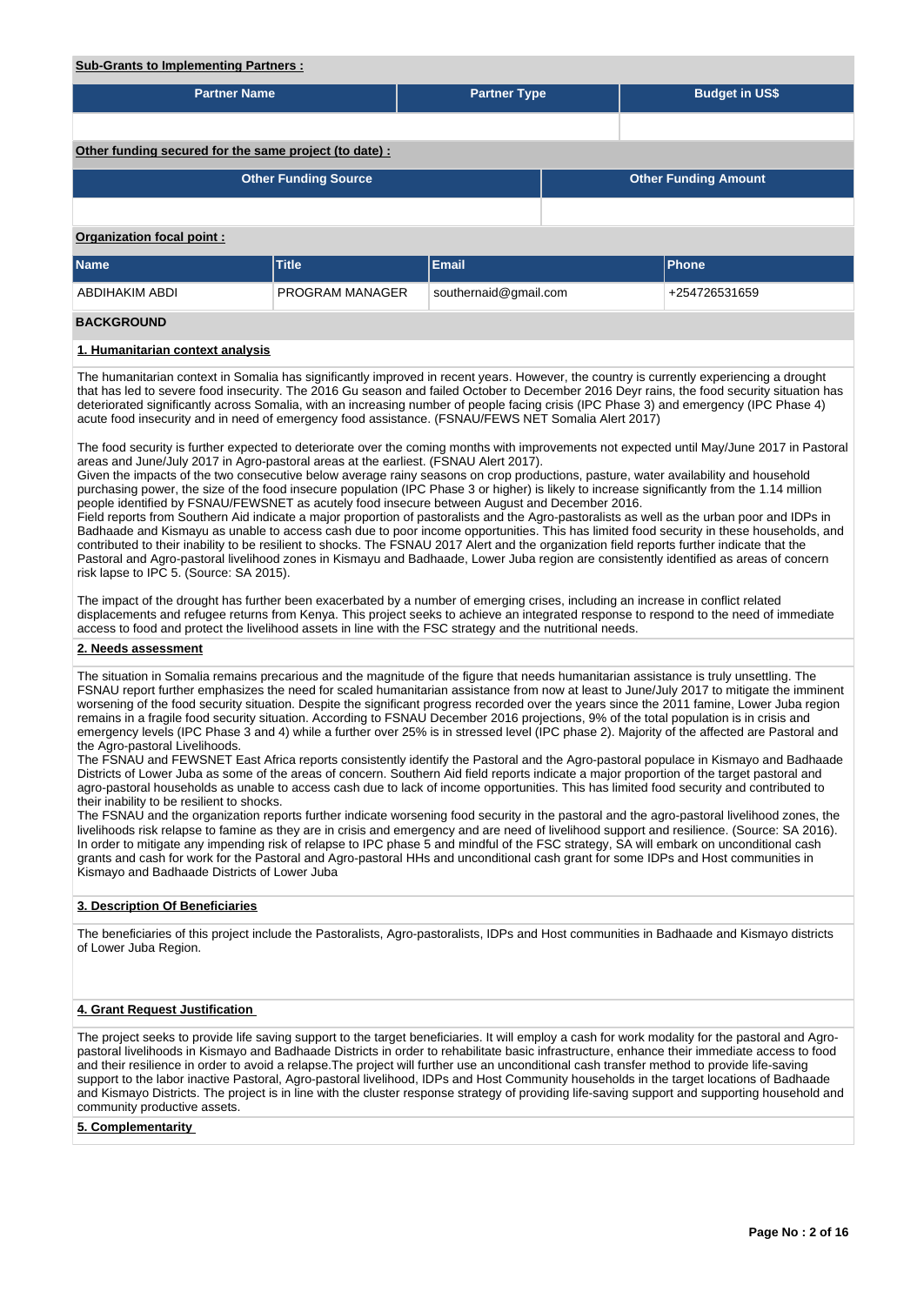Southern Aid is currently implementing various projects in the region to respond to the needs of the populace. The organization has recently completed a CHF funded Cash for Work and Unconditional cash grant in Afmadow District. The Organzation has on several occasions in the past implemented large scale cash relief projects in Afmadow, Kismayu, Jamaame and Badhaade Districts of Lower Juba. It also implemented projects on other food security modalities such as food voucher, livelihood support and investment among others.

Southern Aid is currently implementing nutrition projects in Kismayu and Badhaade Districts in partnership with UNICEF SOMALIA and CHF SOMALIA, a Cash based food security project in the region in partnership with FAO SOMALIA and a WASH project in Afmadow District. The Organisation has in the past implemented various other humanitarian projects in partnership with several UN Agencies and international organizations. It implemented programs in the thematic areas of food security, Nutrition, WASH, GBV among others in South Central Somalia. The proposed project seeks to compliment the current activities of the organization and of other humanitarian actors. The project will be coordinated through the FSC to minimise overlap and identify complimentary programs with other cluster partners. The organization will further employ participatory processes in order to involve the local authority and community in the entire project period.

# **LOGICAL FRAMEWORK**

## **Overall project objective**

To provide life-saving support and enhanced resilience of vulnerable Pastoralists, Agro-pastoralists, IDPs and host communities in Badhaade and Kismayo Districts of Lower Juba through cash relief.

| <b>Food Security</b>                                                                                                                                                                                                        |                                                 |                                 |
|-----------------------------------------------------------------------------------------------------------------------------------------------------------------------------------------------------------------------------|-------------------------------------------------|---------------------------------|
| <b>Cluster objectives</b>                                                                                                                                                                                                   | <b>Strategic Response Plan (SRP) objectives</b> | <b>Percentage of activities</b> |
| Improve household immediate access to food<br>through provision of unconditional transfer<br>depending on the severity of food insecurity<br>as per IPC classification, vulnerability and<br>seasonality of the livelihoods | Somalia HRP 2017                                | 60                              |
| Support rehabilitation and/or restoration of<br>household and community productive assets<br>and capacity to build resilience to withstand<br>future shocks and prevent further<br>deterioration                            | Somalia HRP 2017                                | 40                              |

**Contribution to Cluster/Sector Objectives :** The project will contribute to the cluster objectives by improving household immediate access to food through conditional and unconditional cash transfer and support household and community productive assets through the restoration of the communal water catchments.

## **Outcome 1**

Reduced vulnerability and enhanced resilience of 370 Pastoralists, Agro-Pastoralists, IDP and host community households in Badhaade and Kismayo Districts With a Somali household size estimated at 6 (Source: FSNAU 2015), this translates to approximately 2100 people (men, women, boys and girls).

# **Output 1.1 Description**

220 Agro-pastoral, Pastoral, IDPs and host communities affected by the drought access food at household level through unconditional cash grant (The intervention prioritises women headed households, pregnant and lactating mothers, elderly, household with malnourished children under 5years and the most poor and vulnerable households)

## **Assumptions & Risks**

-Community Participation -No widespread and continued conflict -No market disruption -Stable security

#### **Activities**

**Activity 1.1.1** 

## **Standard Activity : Community based particiaption**

Community mobilization to fully explain the project objectives and establishing of three project committees each composed of seven persons(4 men and 3 women) from the IDPs and the host community and a similar gender compliant one for the pastoral and agro-pastoral livelihoods. The composition of the committee will take into consideration the difference of the beneficiary types.

Mobilization exercise will be open forums conducted in target villages to create awareness on project objectives. Field project staff will provide information on project indicators and the amount per beneficiary. Further, they will inform on the beneficiary selection criteria and complaints & feedback mechanism. Criteria for selection based on needs and geared towards capturing the poorest HHs will be developed with the committees in collaboration with Southern Aid staff and will be applied accordingly.

Selection will prioritize most food insecure; poor female headed HHs, pregnant and lactating women, elderly, physically challenged and those who have already dropped out of their livelihoods.

# **Activity 1.1.2**

## **Standard Activity : Conditional or unconditional Cash transfer**

Conduct the distribution of cash to the selected 220 beneficiary households through the identified money vendor. Each household earns 80\$ a month for 6 months. The 80\$ is in line with the cost of minimum expenditure basket (CMB) and also helps the beneficiaries in debt repayments.

The organisation will provide unconditional cash transfer to the most vulnerable drought affected IDPs and Host Community, pastoral and agro-pastoral households, to save lives and livelihood assets. Priority will be given to most vulnerable HHs who require emergency and sustained food security and livelihood support especially female-headed households, pregnant and lactating women, elderly and HHs with children between the ages of six months and five years.

**Indicators**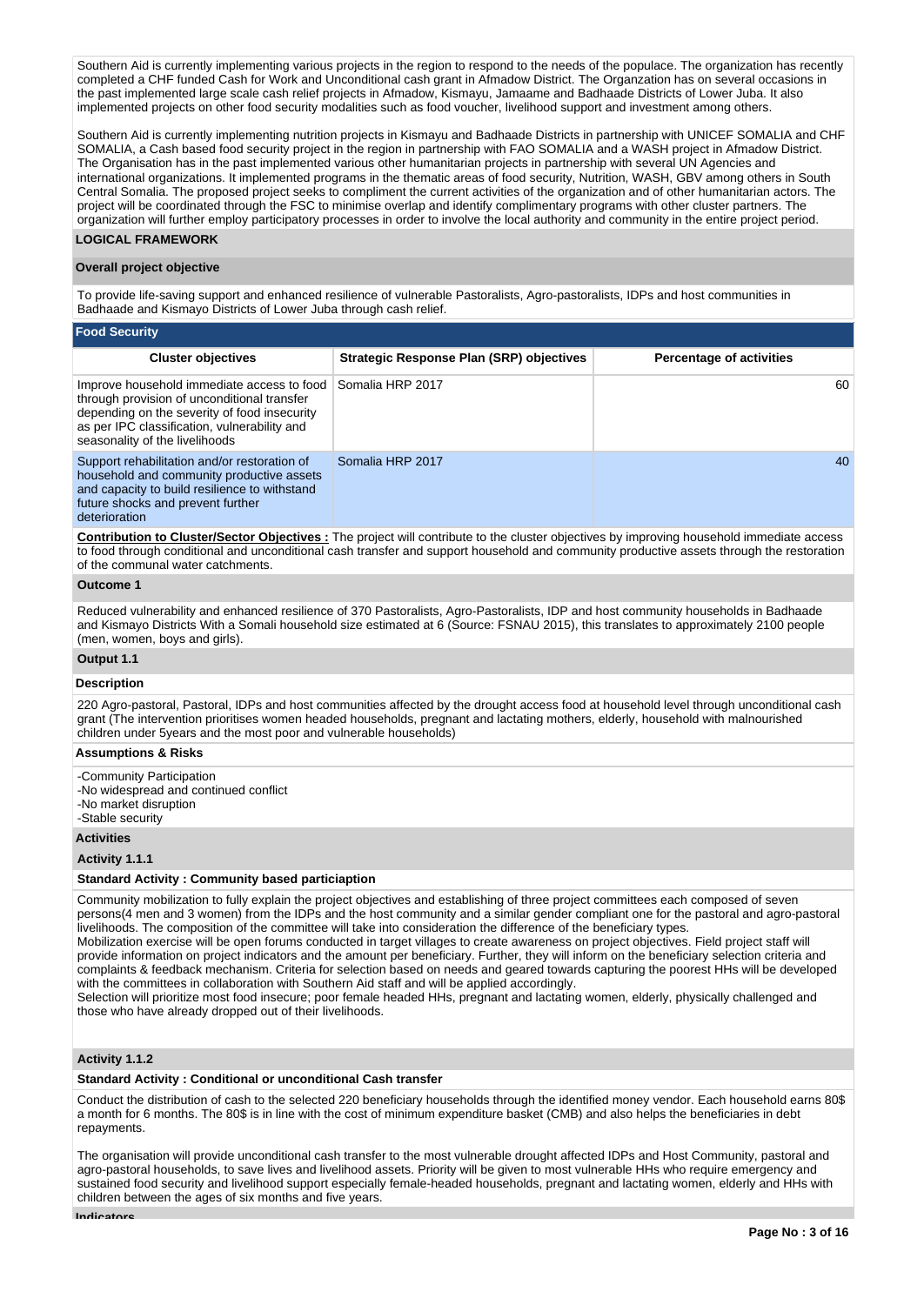# **Indicators**

|                                                                                                            |                                         |                                                                                                                                                                                                                                                             | End cycle beneficiaries |       |  |                   |               |  | End<br>cycle |  |
|------------------------------------------------------------------------------------------------------------|-----------------------------------------|-------------------------------------------------------------------------------------------------------------------------------------------------------------------------------------------------------------------------------------------------------------|-------------------------|-------|--|-------------------|---------------|--|--------------|--|
| Code                                                                                                       | <b>Cluster</b>                          | <b>Indicator</b>                                                                                                                                                                                                                                            | <b>Men</b>              | Women |  | <b>Boys Girls</b> | <b>Target</b> |  |              |  |
| Indicator 1.1.1                                                                                            | <b>Food Security</b>                    | Number of people in crisis and IDPs receiving<br>unconditional support to improve access to food                                                                                                                                                            |                         |       |  |                   | 220           |  |              |  |
| <b>Means of Verification:</b> 220 beneficiary households, records of beneficiaries, photos, contacts       |                                         |                                                                                                                                                                                                                                                             |                         |       |  |                   |               |  |              |  |
| Indicator 1.1.2<br><b>Food Security</b><br>No. committee members formed in each<br>location/target village |                                         |                                                                                                                                                                                                                                                             |                         |       |  |                   |               |  |              |  |
|                                                                                                            |                                         | <b>Means of Verification:</b> Names and contact details of the committee members in each location                                                                                                                                                           |                         |       |  |                   |               |  |              |  |
| Output 1.2                                                                                                 |                                         |                                                                                                                                                                                                                                                             |                         |       |  |                   |               |  |              |  |
| <b>Description</b>                                                                                         |                                         |                                                                                                                                                                                                                                                             |                         |       |  |                   |               |  |              |  |
|                                                                                                            |                                         | 150 vulnerable drought affected households realise improved food access at household level through provision of conditional cash transfer<br>in Badhaade and Kismayo Districts and the productive status of Five (5) communal water catchments is improved. |                         |       |  |                   |               |  |              |  |
| <b>Assumptions &amp; Risks</b>                                                                             |                                         |                                                                                                                                                                                                                                                             |                         |       |  |                   |               |  |              |  |
| Stable security<br>Community participation<br>No market disruptions                                        |                                         |                                                                                                                                                                                                                                                             |                         |       |  |                   |               |  |              |  |
| <b>Activities</b>                                                                                          |                                         |                                                                                                                                                                                                                                                             |                         |       |  |                   |               |  |              |  |
| Activity 1.2.1                                                                                             |                                         |                                                                                                                                                                                                                                                             |                         |       |  |                   |               |  |              |  |
|                                                                                                            | <b>Standard Activity: Cash for Work</b> |                                                                                                                                                                                                                                                             |                         |       |  |                   |               |  |              |  |
|                                                                                                            |                                         | Undertake community mobilization, conduct re-identification and rehabilitate/construct 5 strategic communal infrastructure of water                                                                                                                         |                         |       |  |                   |               |  |              |  |

catchments. Each pan will increase volume by 2100 cubic meters. Community mobilization to fully explain the project objectives and establishing of three project committees each composed of seven persons(4 men and 3 women) from the various target livelihoods. The composition of the committee will take into consideration the difference of the beneficiary types.

#### **Activity 1.2.2**

#### **Standard Activity : Cash for Work**

Conduct identification and selection of 150 poor and drought affected households to be engaged in CFW exercise targeting poorest and unskilled and skilled households in pastoral and agro-pastoral livelihoods . Each unskilled labourer will earn \$5 per day for 20 working days in a month (\$100) for 4 months and skilled laborers working as foremen will earn \$5.5 per day working for 20 days in a month(\$110) for 4 months. The water catchments are in the locations of Hosingo, waraq, Kulbiyow, Yontoy and Gobwayn. The water catchments are between 2-3 KMs from the other water sources in the areas mainly used for human consumption in the semi urban setting.

## **Indicators**

|                                                                                                                                   |                                                                        |                                                                                                                                |            | <b>End cycle beneficiaries</b><br>End<br>cycle |                   |     |               |  |  |  |  |  |  |
|-----------------------------------------------------------------------------------------------------------------------------------|------------------------------------------------------------------------|--------------------------------------------------------------------------------------------------------------------------------|------------|------------------------------------------------|-------------------|-----|---------------|--|--|--|--|--|--|
| Code                                                                                                                              | <b>Cluster</b>                                                         | <b>Indicator</b>                                                                                                               | <b>Men</b> | Women                                          | <b>Boys Girls</b> |     | <b>Target</b> |  |  |  |  |  |  |
| Indicator 1.2.1                                                                                                                   | <b>Food Security</b>                                                   | Number of people that benefited from conditional<br>transfers to improve access to food and protection<br>of livelihood assets |            |                                                |                   | 150 |               |  |  |  |  |  |  |
| <b>Means of Verification:</b> Names of beneficiaries and the signed list with their contact photos<br>Photos of the beneficiaries |                                                                        |                                                                                                                                |            |                                                |                   |     |               |  |  |  |  |  |  |
| Indicator 1.2.2                                                                                                                   | <b>Food Security</b>                                                   | No. of water catchments rehabilitated by the 150<br>households/cash for work labourers                                         |            |                                                |                   |     | 5             |  |  |  |  |  |  |
|                                                                                                                                   | <b>Means of Verification:</b> Photos and names of the water catchments |                                                                                                                                |            |                                                |                   |     |               |  |  |  |  |  |  |
| Output 1.3                                                                                                                        |                                                                        |                                                                                                                                |            |                                                |                   |     |               |  |  |  |  |  |  |
| <b>Description</b>                                                                                                                |                                                                        |                                                                                                                                |            |                                                |                   |     |               |  |  |  |  |  |  |
|                                                                                                                                   |                                                                        | Ensured implementation of the key project activities in order to achieve the stated objective and key project indicators.      |            |                                                |                   |     |               |  |  |  |  |  |  |
| <b>Assumptions &amp; Risks</b>                                                                                                    |                                                                        |                                                                                                                                |            |                                                |                   |     |               |  |  |  |  |  |  |
| Security stability<br>Completion within timeline<br>Community particiaption                                                       |                                                                        |                                                                                                                                |            |                                                |                   |     |               |  |  |  |  |  |  |
| <b>Activities</b>                                                                                                                 |                                                                        |                                                                                                                                |            |                                                |                   |     |               |  |  |  |  |  |  |
| Activity 1.3.1                                                                                                                    |                                                                        |                                                                                                                                |            |                                                |                   |     |               |  |  |  |  |  |  |
|                                                                                                                                   | <b>Standard Activity: Not Selected</b>                                 |                                                                                                                                |            |                                                |                   |     |               |  |  |  |  |  |  |
|                                                                                                                                   | Conduct project monitoring and evaluation.                             |                                                                                                                                |            |                                                |                   |     |               |  |  |  |  |  |  |
| <b>Indicators</b>                                                                                                                 |                                                                        |                                                                                                                                |            |                                                |                   |     |               |  |  |  |  |  |  |
|                                                                                                                                   |                                                                        |                                                                                                                                |            | <b>End cycle beneficiaries</b>                 |                   |     | End<br>cycle  |  |  |  |  |  |  |
| Code                                                                                                                              | <b>Cluster</b>                                                         | <b>Indicator</b>                                                                                                               | <b>Men</b> | <b>Women</b>                                   | <b>Boys</b> Girls |     | <b>Target</b> |  |  |  |  |  |  |

Indicator 1.3.1 Food Security Ensuring the right no. and type of beneficiary

households benefit

370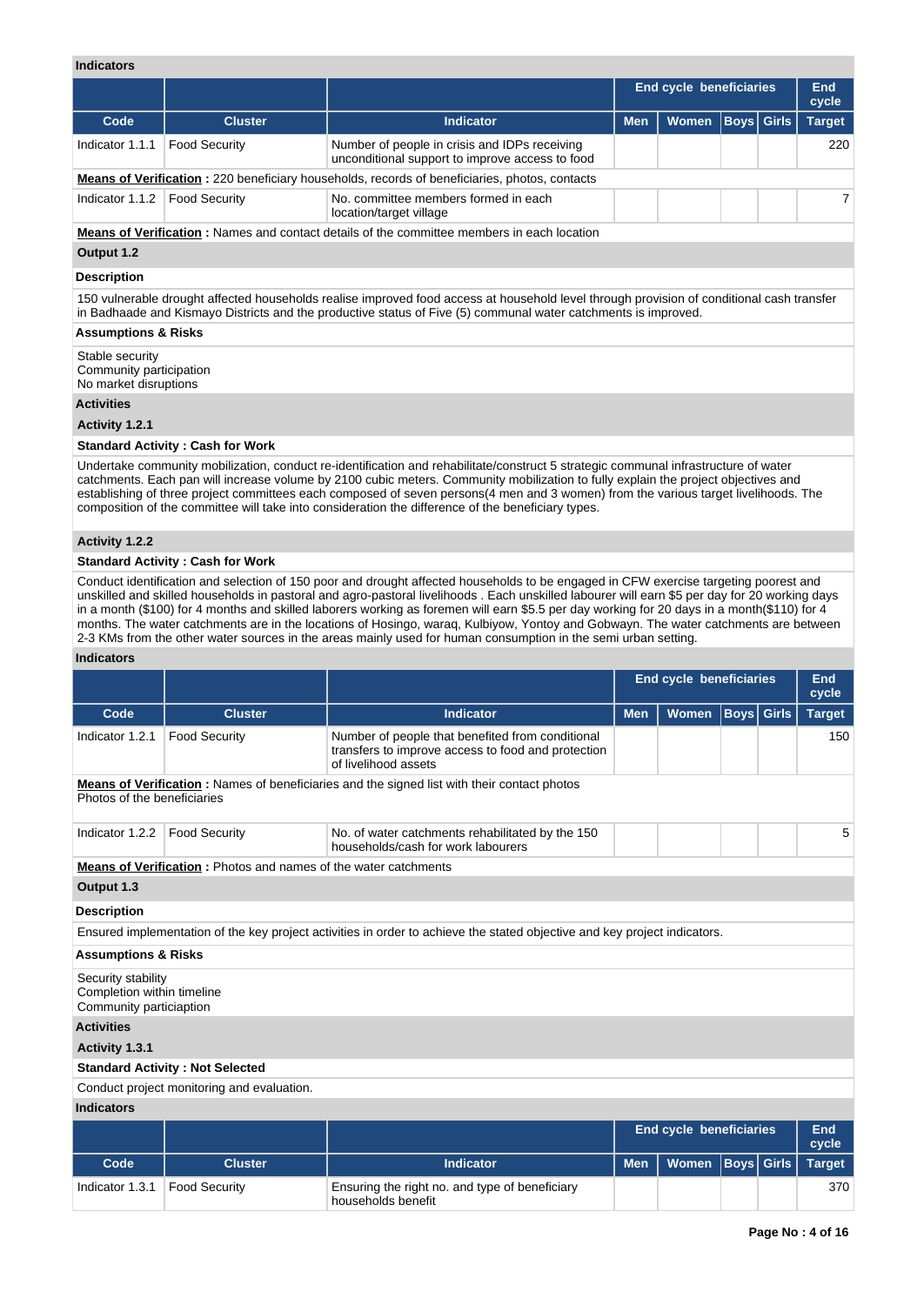| <b>Means of Verification: Records of beneficiaries</b>                                |                                                                   |                                                                                                                                |  |  |  |  |         |  |  |  |
|---------------------------------------------------------------------------------------|-------------------------------------------------------------------|--------------------------------------------------------------------------------------------------------------------------------|--|--|--|--|---------|--|--|--|
| Indicator 1.3.2   Food Security                                                       |                                                                   | Amount cash injected into the local economy                                                                                    |  |  |  |  | 167,000 |  |  |  |
| <b>Means of Verification:</b> Amount paid to the beneficiaries                        |                                                                   |                                                                                                                                |  |  |  |  |         |  |  |  |
| Indicator 1.3.3   Food Security                                                       |                                                                   | No. of post distribution monitoring, Evaluations<br>and other M& E initiatives.                                                |  |  |  |  | 3       |  |  |  |
|                                                                                       | Means of Verification: Records and reports of the monitoring work |                                                                                                                                |  |  |  |  |         |  |  |  |
| Indicator 1.3.4   Food Security                                                       |                                                                   | Number of people that benefited from conditional<br>transfers to improve access to food and protection<br>of livelihood assets |  |  |  |  | 150     |  |  |  |
| <b>Means of Verification:</b> Records of beneficiaries signed list, Photos, contacts, |                                                                   |                                                                                                                                |  |  |  |  |         |  |  |  |
| <b>Additional Targets:</b>                                                            |                                                                   |                                                                                                                                |  |  |  |  |         |  |  |  |

# **M & R**

#### **Monitoring & Reporting plan**

Southern Aid will adopt Participatory Result Based Monitoring and Evaluation (PRBM&E) approach. There will be set indicators for project outputs, objectives (outcomes) and impacts (goal). A long side indicators set by the donor, Southern Aid shall convene stakeholder forum comprising of project staff, beneficiaries, government representatives, representatives from other development actors in the area to help in generating results indicators that suits project context. Each project location will have a working committee. The membership shall be drawn from the community. The location/village working committees will oversee the operations of the project in the area. The committees which will be coordinated by the project manager will be involved in the entire project cycle from implementation (data verification and collation) and monitoring and evaluation and reporting.

Data collection and validation will be continuous. The project will generate weekly updates from field visits. The updates will be used to prepare project monthly progress reports. The project committees will meet on quarterly basis to review project progress upon which quarterly reports will be generated and submitted to the cluster.

The organization will upload some of the photos for the key activities to facilitate project monitoring.

Tools to be used:

- Contact details

- Field visits - Verification

- Contact details - GPS data

- Post Distribution Monitoring

-Photos

The post distribution monitoring will help in ensuring the monthly achievement and progress of the project. The Monitoring will be done by the organisation monitoring and evaluation officer together with the project manager and some committee members for the target locations. Daily attendance records will be used to generate weekly and monthly reports on the services offered and challenges faced in the project. While weekly reports will be generated for internal use, the monthly reports will be generated for sharing with the donor and the food security cluster and any other interested partners. Both the monthly and weekly report formats will be aligned with the SHF SOMALIA and Food security cluster reporting formats for ease of integration into their databases. Quarterly project reports will also be compiled so as to summarize the quarterly project achievements and challenges. Photographic evidence will be a key component of the generated reports and thus the use of the Case Stories approach will be a key component of the generated monthly and quarterly project reports.

#### **Workplan**

| <b>Activitydescription</b>                                                                                                                                                                                                                                                                                                                                                                                                                                                                                                                                                                                                                                                                                                                                                                                                                                                                                                                                                                                                                                                                                                                                                          | Year | $\overline{2}$ | 3            |     | 5        | 6            |              | 8 | 9 | 10 |  |
|-------------------------------------------------------------------------------------------------------------------------------------------------------------------------------------------------------------------------------------------------------------------------------------------------------------------------------------------------------------------------------------------------------------------------------------------------------------------------------------------------------------------------------------------------------------------------------------------------------------------------------------------------------------------------------------------------------------------------------------------------------------------------------------------------------------------------------------------------------------------------------------------------------------------------------------------------------------------------------------------------------------------------------------------------------------------------------------------------------------------------------------------------------------------------------------|------|----------------|--------------|-----|----------|--------------|--------------|---|---|----|--|
| Activity 1.1.1: Community mobilization to fully explain the project objectives and<br>establishing of three project committees each composed of seven persons(4 men<br>and 3 women) from the IDPs and the host community and a similar gender<br>compliant one for the pastoral and agro-pastoral livelihoods. The composition of<br>the committee will take into consideration the difference of the beneficiary types.<br>Mobilization exercise will be open forums conducted in target villages to create<br>awareness on project objectives. Field project staff will provide information on<br>project indicators and the amount per beneficiary. Further, they will inform on the<br>beneficiary selection criteria and complaints & feedback mechanism. Criteria for<br>selection based on needs and geared towards capturing the poorest HHs will be<br>developed with the committees in collaboration with Southern Aid staff and will be<br>applied accordingly.<br>Selection will prioritize most food insecure; poor female headed HHs, pregnant and<br>lactating women, elderly, physically challenged and those who have already<br>dropped out of their livelihoods. | 2017 | X.             | $\mathsf{X}$ |     |          |              |              |   |   |    |  |
| Activity 1.1.2: Conduct the distribution of cash to the selected 220 beneficiary<br>households through the identified money vendor. Each household earns 80\$ a<br>month for 6 months. The 80\$ is in line with the cost of minimum expenditure basket<br>(CMB) and also helps the beneficiaries in debt repayments.<br>The organisation will provide unconditional cash transfer to the most vulnerable<br>drought affected IDPs and Host Community, pastoral and agro-pastoral<br>households, to save lives and livelihood assets. Priority will be given to most<br>vulnerable HHs who require emergency and sustained food security and livelihood<br>support especially female-headed households, pregnant and lactating women,<br>elderly and HHs with children between the ages of six months and five years.                                                                                                                                                                                                                                                                                                                                                                | 2017 | X              | ΙX.          | ΙX. | $\times$ | $\mathsf{X}$ | $\mathsf{X}$ |   |   |    |  |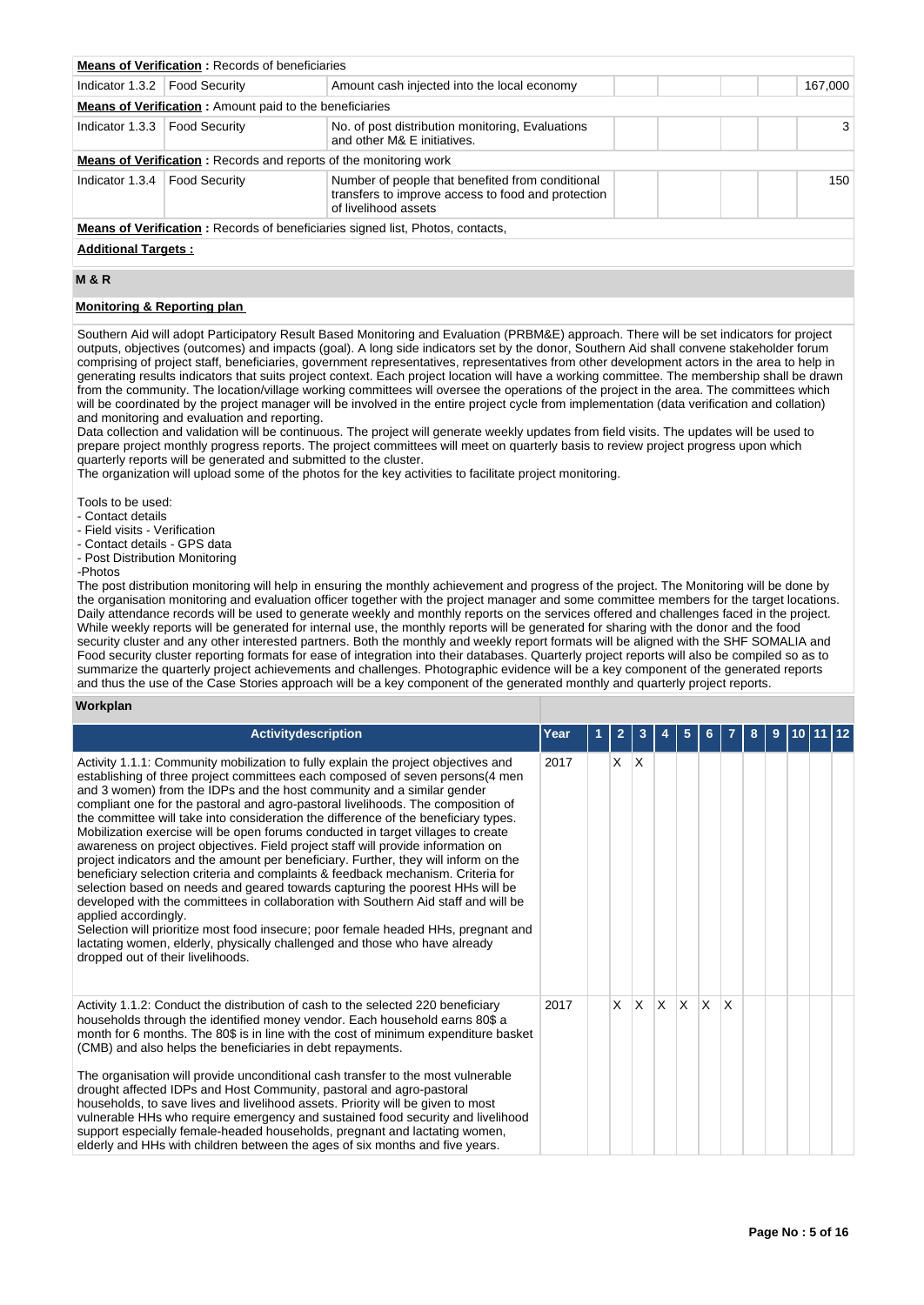| Activity 1.2.1: Undertake community mobilization, conduct re-identification and<br>rehabilitate/construct 5 strategic communal infrastructure of water catchments.<br>Each pan will increase volume by 2100 cubic meters. Community mobilization to<br>fully explain the project objectives and establishing of three project committees<br>each composed of seven persons(4 men and 3 women) from the various target<br>livelihoods. The composition of the committee will take into consideration the<br>difference of the beneficiary types.                                                                                                                                                                            | 2017 | X. | X        | X. | ΙX.          |   | XX      | $\mathsf{X}$ |  |  |
|----------------------------------------------------------------------------------------------------------------------------------------------------------------------------------------------------------------------------------------------------------------------------------------------------------------------------------------------------------------------------------------------------------------------------------------------------------------------------------------------------------------------------------------------------------------------------------------------------------------------------------------------------------------------------------------------------------------------------|------|----|----------|----|--------------|---|---------|--------------|--|--|
| Activity 1.2.2: Conduct identification and selection of 150 poor and drought affected<br>households to be engaged in CFW exercise targeting poorest and unskilled and<br>skilled households in pastoral and agro-pastoral livelihoods . Each unskilled<br>labourer will earn \$5 per day for 20 working days in a month (\$100) for 4 months<br>and skilled laborers working as foremen will earn \$5.5 per day working for 20 days<br>in a month(\$110) for 4 months. The water catchments are in the locations of<br>Hosingo, waraq, Kulbiyow, Yontoy and Gobwayn. The water catchments are<br>between 2-3 KMs from the other water sources in the areas mainly used for human<br>consumption in the semi urban setting. | 2017 | X  | $\times$ | X  | <sup>X</sup> |   | $X$ $X$ | $\mathsf{X}$ |  |  |
| Activity 1.3.1: Conduct project monitoring and evaluation.                                                                                                                                                                                                                                                                                                                                                                                                                                                                                                                                                                                                                                                                 | 2017 |    | x        | X  | X            | X | X.      |              |  |  |

# **OTHER INFO**

## **Accountability to Affected Populations**

Southern Aid prioritizes accountability to the affected populace as a key humanitarian principle in its interventions. The organization will constitute project committees with the support of the community to represent the community interests in every stage of the project. The organization will conduct discussion with the community and the various stakeholders in the choice of the relevant infrastructure and will do sensitization on the project objectives, indicators, targeting criteria and all critical aspects in order to inform the community and the intended beneficiaries. The organization will set up a complaints mechanism in order to address community grievances on the process and provide immediate feedback. The organization will also do a post activity monitoring in every major activity in order to weed out the flaws. The project incorporates the DO NO HARM principle by making sure that there is complaints mechanism and immediate feedback and further enlists community support through the community based participation in order to avoid conflicts on the project. The project sets clear targeting criteria in order to minimize disagreement on the choice of beneficiaries.

#### **Implementation Plan**

Southern Aid's proposed intervention is designed to cover 370 HHs from IDPs and host communities and Pastoral and Agro-pastoral livelihoods in Kismayo and Badhaade District. With each household having six members on average, this translates to about 2220 target beneficiary men, women, boys and girls. The project targets 220 unconditional cash grant beneficiaries and 150 cash for work beneficiaries.

Southern Aid will apply participatory approach of targeting and distribution by establishing Project committees comprising 3 members [4 male and 3 female] at each of five locations. Their main task will be to jointly identify the poorest of the poor and those who are vulnerable, to be targeted in the unconditional cash transfer and the conditional (cash for work) intervention. The project will prioritize the most vulnerable populace such as households headed by women, those with poor pregnant/lactating, the disabled, sick or with <5s. Southern Aid project management staff will oversee the registration of selected beneficiaries and have the overall implementation and management of the proposed project for the following six months. The project staff will do the daily supervision of the cash for work component of the project in order to ensure the set target is achieved.

In addition, Southern Aid project manager will ensure reporting of project activities and coordination with OCHA and the food security cluster and other stakeholders' e.g. Local authority. Community elders and Committees on the ground will be tasked with ensuring security of the operation and staff safety. A money transfer company will be engaged to handle all direct payments to beneficiaries to reduce the risk involved in Southern Aid staff carrying large sums of money in the field. The Hawala will be sourced through a competitive process based on the lowest rates.

## **Coordination with other Organizations in project area**

| Name of the organization           | Areas/activities of collaboration and rationale                                                                                                                                                                                                                                                                                                    |
|------------------------------------|----------------------------------------------------------------------------------------------------------------------------------------------------------------------------------------------------------------------------------------------------------------------------------------------------------------------------------------------------|
| Food security cluster              | Southern Aid will work with the food security cluster partners on the<br>ground to ensure there is harmony between projects and no<br>duplication of activities. Input from food security partners in terms of<br>feedback will be considered and incorporated where approapriate to<br>ensure the project effectively delivers on its objectives. |
| MERCY CORPS/NRC/ ET AL             | Southern Aid will coordinate with the food security partners on the<br>ground in terms of referrals/identification of beneficiaries                                                                                                                                                                                                                |
| Factor and the deal Of The Decleat |                                                                                                                                                                                                                                                                                                                                                    |

#### **Environment Marker Of The Project**

A: Neutral Impact on environment with No mitigation

#### **Gender Marker Of The Project**

2a- The project is designed to contribute significantly to gender equality

#### **Justify Chosen Gender Marker Code**

In a bid to ensure attention to priority cross cutting issues (sex, age, disability and health), the project will take into consideration gender mainstreaming and will give priority to women led households, households with children aged below five years, older persons,the disabled and those with sick persons). The daily work load will be reduced to encourage women participation. The project will ensure the significant representation of either sex in project committees. The elderly and the minorities will be considered in targeting and enlisting of the beneficiaries.

## **Protection Mainstreaming**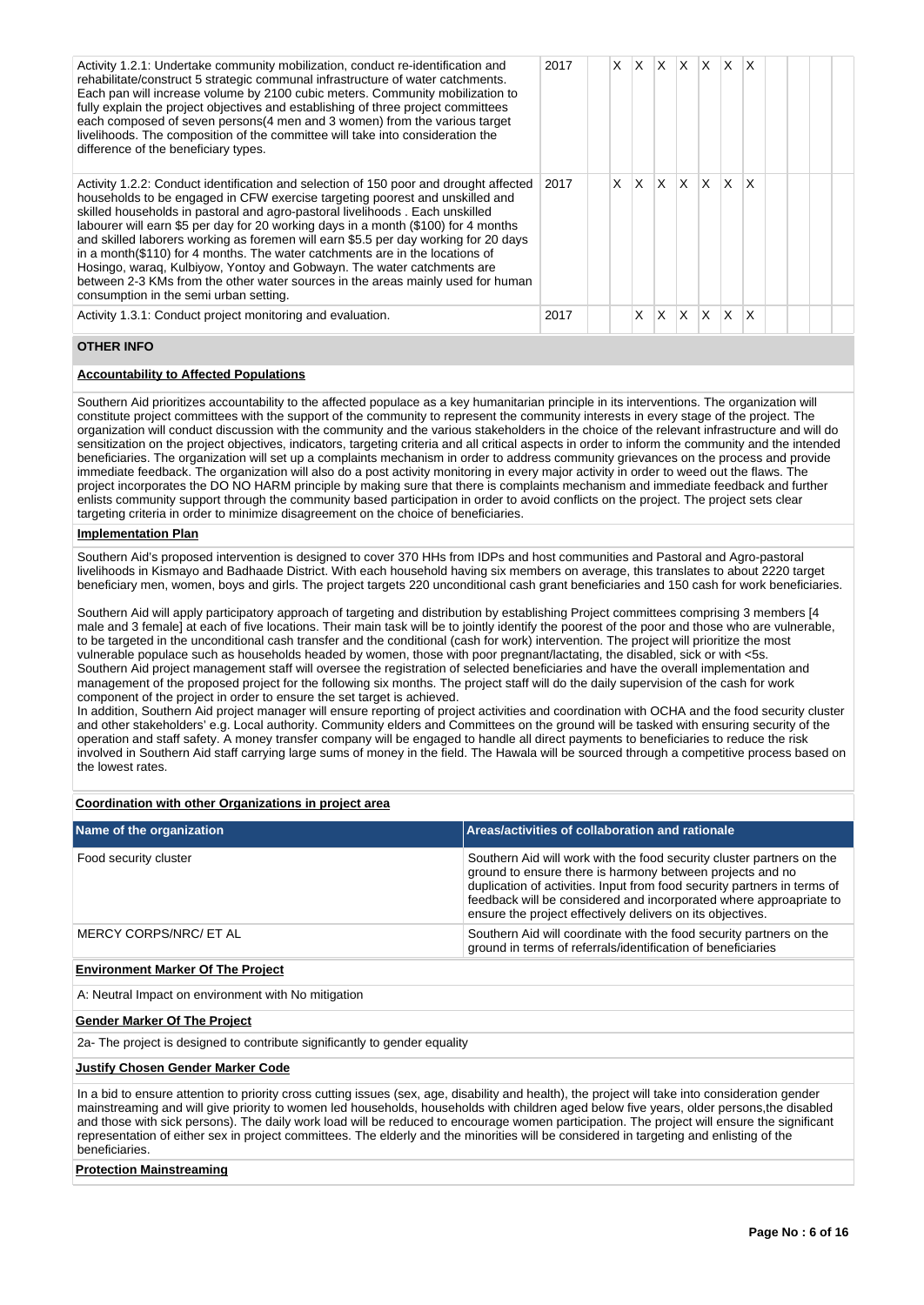Protection mainstreaming in all projects is of immense significance to the organisation. The project has been designed based on clear analysis of the threats, vulnerabilities and capacities of the target population and will ensure that the response prevents and responds to the risks identified.

Southern Aid will continue to prioritise the strengthening of safe measures in line with the DO NO HARM principles to ensure that the interventions do not cause harm to the target population. The project will integrate the protection issues especially for women and children in the implementation process. The project will ensure vulnerable beneficiaries such as the women and the elderly are not endangered during the cash disbursements and during the execution of the cash for work.

#### **Country Specific Information**

#### **Safety and Security**

Southern Aid has a long established presence in the Juba region and a good undemanding of the context. The Organisation appreciates the context of operation and thus established a good rapport and direct relations with the local elders and the community to promote humanitarian principles, gain access and ensure the effective implementation of the program. The organisation is also cognisant of the clan/sub clan dynamics of the area and considers this in the implementation process. This measures strengthen the local acceptance and protection of the organisation and its activities by the communities and the the local authorities.

The organisation further analysed the security situation the target areas and it has been relatively calm, although there has been recent sporadic attacks particularly targeted on military camps in the some of the localities. No prohibitive security challenge is foreseen at this stage of the project given that the organisation has other ongoing activities in the area and they remain accessible. However, the organisation will continue to monitor any change of the situation and will update the donor and adjust accordingly.

#### **Access**

Southern Aid has been operating in the region for a long period and has ongoing interventions in the target Districts. The areas also remain relatively calm and are under government control. The organisation has good relations with the local elders and community and uses a grass root approach with the communities.

The organisation is also cognisant of the local clan/ sub clan dynamics and appreciates this in its project planning and consider during implementation.

## **BUDGET**

| Code | <b>Budget Line Description</b>                                                                                                                                                                                                                                                                                                                                                                                                                                                                                               |   | D / S   Quantity | <b>Unit</b><br>cost   | <b>Duration</b><br>Recurran<br>ce | %<br>charged<br>to CHF | <b>Total Cost</b> |  |  |  |  |  |  |  |
|------|------------------------------------------------------------------------------------------------------------------------------------------------------------------------------------------------------------------------------------------------------------------------------------------------------------------------------------------------------------------------------------------------------------------------------------------------------------------------------------------------------------------------------|---|------------------|-----------------------|-----------------------------------|------------------------|-------------------|--|--|--|--|--|--|--|
|      | <b>Staff and Other Personnel Costs</b>                                                                                                                                                                                                                                                                                                                                                                                                                                                                                       |   |                  |                       |                                   |                        |                   |  |  |  |  |  |  |  |
| 1.1  | Project Manager                                                                                                                                                                                                                                                                                                                                                                                                                                                                                                              | D |                  | $1 \mid 1,800$<br>.00 | 6                                 | 100.00                 | 10,800.00         |  |  |  |  |  |  |  |
|      | Staff and Other Personnel Costs: Local Staff) The Project Manager will be responsible for the overall project supervision and will<br>answer to the Program Manager. Provide operational and financial oversight, personnel management and ensure project<br>objectives are achieved. (TimeUnit: months).                                                                                                                                                                                                                    |   |                  |                       |                                   |                        |                   |  |  |  |  |  |  |  |
| 1.2  | <b>Project Officers</b>                                                                                                                                                                                                                                                                                                                                                                                                                                                                                                      | D |                  | $2 \mid 1,200$<br>.00 | 6                                 | 100.00                 | 14,400.00         |  |  |  |  |  |  |  |
|      | Staff and Other Personnel Costs: Local Staff) Project Officers will supervise cash supervisors in ensuring that cash payments are<br>made to the right beneficiaries, quide for identification of targeted households, selecting scheme for cash for work, support in<br>cash grant distribution to project beneficiaries in the project, Ensure timely reporting and ensure program delivery and output<br>among others. (TimeUnit: months)                                                                                 |   |                  |                       |                                   |                        |                   |  |  |  |  |  |  |  |
| 1.3  | <b>Finance Officer</b>                                                                                                                                                                                                                                                                                                                                                                                                                                                                                                       | D |                  | 1 700.0<br>U          | 6                                 | 100.00                 | 4,200.00          |  |  |  |  |  |  |  |
|      | The finance officer will be responsible for the preparation of financial reports, status of budget vs. actual expenditure, effective<br>financial and system control among others. (TimeUnit: months)                                                                                                                                                                                                                                                                                                                        |   |                  |                       |                                   |                        |                   |  |  |  |  |  |  |  |
| 1.4  | Cash supervisors                                                                                                                                                                                                                                                                                                                                                                                                                                                                                                             | D |                  | 3   500.0<br>0        | 6                                 | 100.00                 | 9,000.00          |  |  |  |  |  |  |  |
|      | The cash supervisors will assist in the enlisting of beneficiaries in the specific project locations, supervise the payments by the<br>hawala in a particular location, verify the authenticity of beneficiaries among others. (TimeUnit: months)                                                                                                                                                                                                                                                                            |   |                  |                       |                                   |                        |                   |  |  |  |  |  |  |  |
| 1.5  | Logistics Officer                                                                                                                                                                                                                                                                                                                                                                                                                                                                                                            | D |                  | 1   400.0<br>$\Omega$ | 6                                 | 100.00                 | 2,400.00          |  |  |  |  |  |  |  |
|      | The Logistics officer will be responsible for supporting and supplying field projects according to their request and in time, Keeping<br>the purchase order overview updated with the items that were sent to the field : the purchase order overview should also be sent<br>to the field, • Responsible for the maintenance of the organization cars, logbooks and the supervision of the drivers both from the<br>company and the hired vehicles, arranging for accommodations and travel among others. (TimeUnit: months) |   |                  |                       |                                   |                        |                   |  |  |  |  |  |  |  |
| 1.6  | <b>Security Officers</b>                                                                                                                                                                                                                                                                                                                                                                                                                                                                                                     | D |                  | 3 200.0<br>0          | 6                                 | 100.00                 | 3,600.00          |  |  |  |  |  |  |  |
|      | The security officer maintains and or ensure peace and order at all stages of the project and during field trainings and distribution<br>exercise among others. (TimeUnit: months)                                                                                                                                                                                                                                                                                                                                           |   |                  |                       |                                   |                        |                   |  |  |  |  |  |  |  |
|      | <b>Section Total</b>                                                                                                                                                                                                                                                                                                                                                                                                                                                                                                         |   |                  |                       |                                   |                        | 44,400.00         |  |  |  |  |  |  |  |
|      | Supplies, Commodities, Materials                                                                                                                                                                                                                                                                                                                                                                                                                                                                                             |   |                  |                       |                                   |                        |                   |  |  |  |  |  |  |  |
| 2.1  | Unconditional Cash Grants for 220 beneficiary Households for<br>80\$ a month for 6 months                                                                                                                                                                                                                                                                                                                                                                                                                                    | D |                  | 220 80.00             | 6                                 | 100.00                 | 105,600.00        |  |  |  |  |  |  |  |
|      | 220 IDP and Host households, Agro-pastoralists and pastoralists will receive a total of US\$ 105,600 through the unconditional<br>cash transfer intervention                                                                                                                                                                                                                                                                                                                                                                 |   |                  |                       |                                   |                        |                   |  |  |  |  |  |  |  |
| 2.2  | <b>Vehicle Rental</b>                                                                                                                                                                                                                                                                                                                                                                                                                                                                                                        | D | $\overline{2}$   | 1,800<br>.00          | 6                                 | 100.00                 | 21,600.00         |  |  |  |  |  |  |  |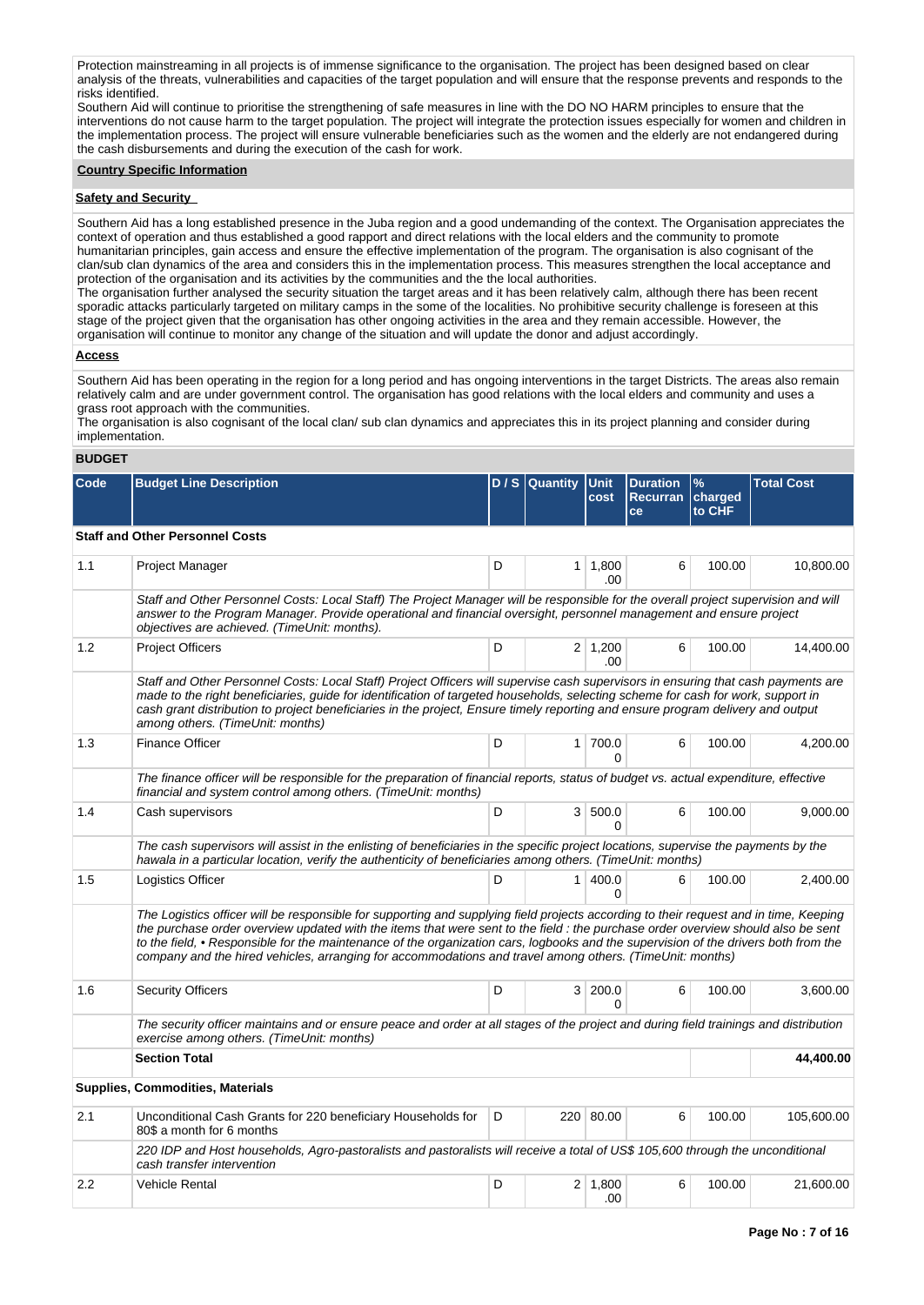|                                 | The vehicles will be used for project implementation in the various sites                                                                                                                                       |  |            |                |                  |                             |              |                      |            |  |  |  |
|---------------------------------|-----------------------------------------------------------------------------------------------------------------------------------------------------------------------------------------------------------------|--|------------|----------------|------------------|-----------------------------|--------------|----------------------|------------|--|--|--|
| 2.3                             | Cash for Work (Skilled)                                                                                                                                                                                         |  |            | D              |                  | 50 110.0<br>$\Omega$        | 4            | 100.00               | 22,000.00  |  |  |  |
|                                 | 50 skilled laborers working as foremen in the rehabilitation/construction of the water catchments                                                                                                               |  |            |                |                  |                             |              |                      |            |  |  |  |
| 2.4                             | Cash for Work (Unskilled)                                                                                                                                                                                       |  |            | D              | 100 <sup>1</sup> | 100.0<br>0                  | 4            | 100.00               | 40,000.00  |  |  |  |
|                                 | 100 Unskilled laborers for the rehabilitation/construction of the water catchments                                                                                                                              |  |            |                |                  |                             |              |                      |            |  |  |  |
|                                 | <b>Section Total</b>                                                                                                                                                                                            |  | 189,200.00 |                |                  |                             |              |                      |            |  |  |  |
| <b>Travel</b>                   |                                                                                                                                                                                                                 |  |            |                |                  |                             |              |                      |            |  |  |  |
| 5.1                             | Air travel (2 pax, 2 return trips $@$ 450 including visa charges                                                                                                                                                |  |            | D              |                  | 2 450.0<br><sup>0</sup>     | 2            | 100.00               | 1,800.00   |  |  |  |
|                                 | The travel cost will be for the travel by senior staffs for project monitoring & evaluation and assessing the overall implementation.<br>The flight rate is estimated at 450\$ a trip. (TimeUnit: return trips) |  |            |                |                  |                             |              |                      |            |  |  |  |
|                                 | <b>Section Total</b>                                                                                                                                                                                            |  |            |                |                  |                             |              |                      | 1,800.00   |  |  |  |
|                                 | <b>General Operating and Other Direct Costs</b>                                                                                                                                                                 |  |            |                |                  |                             |              |                      |            |  |  |  |
| 7.1                             | Office Rent                                                                                                                                                                                                     |  |            | D              | 1 <sup>1</sup>   | 300.0<br>0                  | 6            | 100.00               | 1,800.00   |  |  |  |
|                                 | The rent will be for the field office of the project. (Dhobley Office) Most of the Badhaade sites are closer to Dhobley side.                                                                                   |  |            |                |                  |                             |              |                      |            |  |  |  |
| 7.2                             | Communication                                                                                                                                                                                                   |  |            | D              | 1 <sup>1</sup>   | 350.0<br>0                  | 6            | 100.00               | 2,100.00   |  |  |  |
|                                 | The communication cost is for staff airtime and internet. The cost is an estimation from the organization records.                                                                                              |  |            |                |                  |                             |              |                      |            |  |  |  |
| 7.3                             | Staionery and Office Materials                                                                                                                                                                                  |  |            | D              |                  | $1 \mid 1,200$<br>.00       | $\mathbf{1}$ | 100.00               | 1,200.00   |  |  |  |
|                                 | The stationery is for the use in the field office (dhobley office) and the use of the project. The cost is an estimation from the<br>organization records and a lumpsum figure. The BoQ is provided.            |  |            |                |                  |                             |              |                      |            |  |  |  |
| 7.4                             | <b>Utilities</b>                                                                                                                                                                                                |  | D          | 1 <sup>1</sup> | 100.0<br>0       | 6                           | 100.00       | 600.00               |            |  |  |  |
|                                 | The utility cost will cover office electricity expenses and water                                                                                                                                               |  |            |                |                  |                             |              |                      |            |  |  |  |
| 7.5                             | <b>Bank Transfer</b>                                                                                                                                                                                            |  |            | D              |                  | $1 \overline{7,233}$<br>.00 | 1            | 100.00               | 7,233.00   |  |  |  |
|                                 | The Bank transfer charges are 3% of the total direct cost excluding the indirect cost. The amount given is a lumpsum of the bank<br>transfer cost.                                                              |  |            |                |                  |                             |              |                      |            |  |  |  |
|                                 | <b>Section Total</b><br>12,933.00                                                                                                                                                                               |  |            |                |                  |                             |              |                      |            |  |  |  |
| <b>SubTotal</b>                 | 390.00                                                                                                                                                                                                          |  |            |                |                  |                             |              |                      |            |  |  |  |
| Direct<br>248,333.00            |                                                                                                                                                                                                                 |  |            |                |                  |                             |              |                      |            |  |  |  |
| Support                         |                                                                                                                                                                                                                 |  |            |                |                  |                             |              |                      |            |  |  |  |
| <b>PSC Cost</b>                 |                                                                                                                                                                                                                 |  |            |                |                  |                             |              |                      |            |  |  |  |
| <b>PSC Cost Percent</b><br>6.80 |                                                                                                                                                                                                                 |  |            |                |                  |                             |              |                      |            |  |  |  |
| 16,886.64<br><b>PSC Amount</b>  |                                                                                                                                                                                                                 |  |            |                |                  |                             |              |                      |            |  |  |  |
| <b>Total Cost</b>               |                                                                                                                                                                                                                 |  |            |                |                  |                             |              |                      | 265,219.64 |  |  |  |
|                                 | <b>Project Locations</b>                                                                                                                                                                                        |  |            |                |                  |                             |              |                      |            |  |  |  |
|                                 | <b>Location</b><br><b>Estimated number of beneficiaries</b><br><b>Estimated</b><br>for each location<br>percentage<br>of budget<br>for each<br><b>location</b>                                                  |  |            |                |                  |                             |              | <b>Activity Name</b> |            |  |  |  |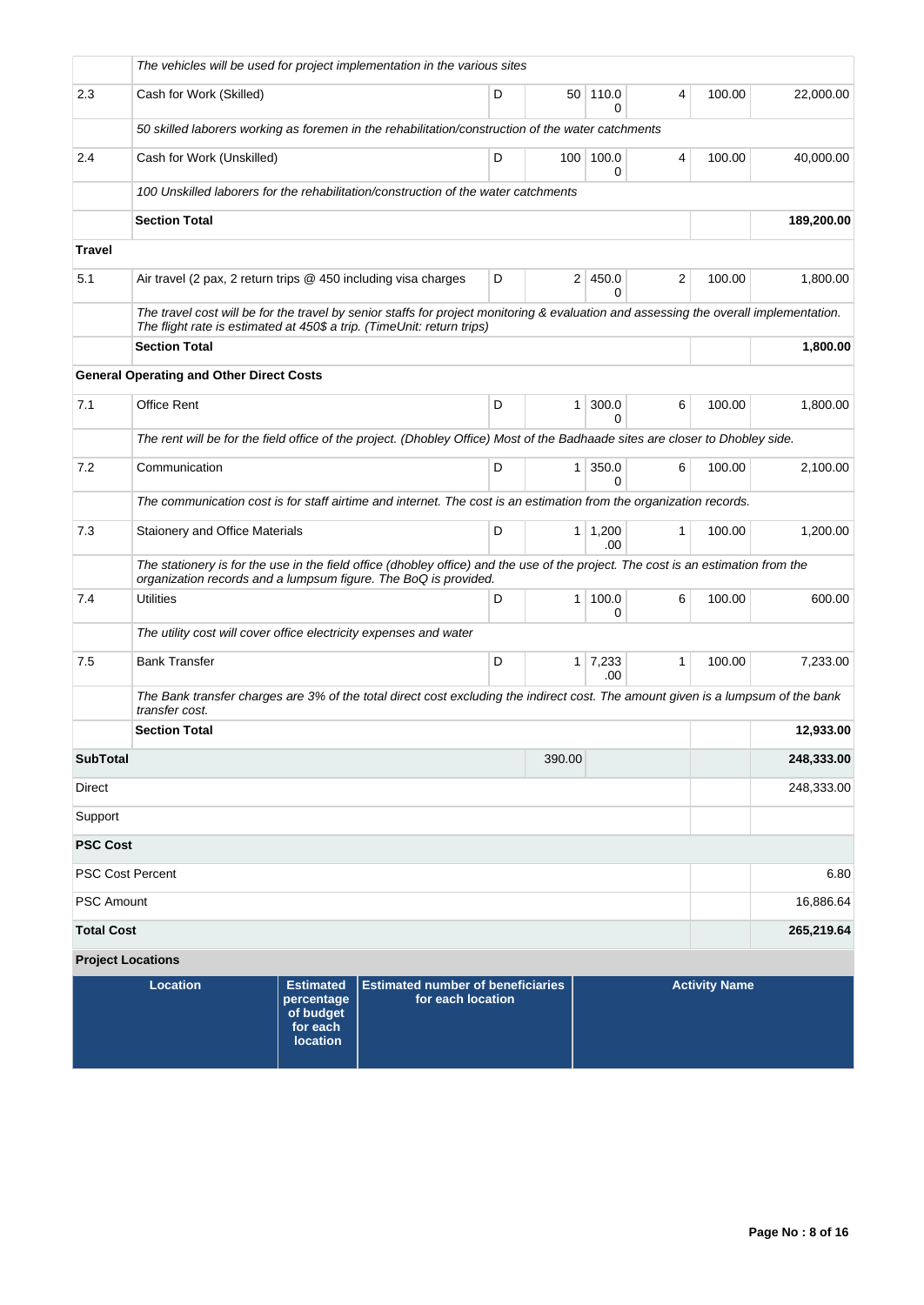|                         |    | <b>Men</b> | <b>Women</b> | <b>Boys   Girls   Total</b> |                                                                                                                                                                                                                                                                                                                                                                                                                                                                                                                                                                                                                                                                                                                                                                                                                                                                                                                                                                                                                                                                                                                                                                                                                                                                                                                                                                                                                                                                                                                                                            |
|-------------------------|----|------------|--------------|-----------------------------|------------------------------------------------------------------------------------------------------------------------------------------------------------------------------------------------------------------------------------------------------------------------------------------------------------------------------------------------------------------------------------------------------------------------------------------------------------------------------------------------------------------------------------------------------------------------------------------------------------------------------------------------------------------------------------------------------------------------------------------------------------------------------------------------------------------------------------------------------------------------------------------------------------------------------------------------------------------------------------------------------------------------------------------------------------------------------------------------------------------------------------------------------------------------------------------------------------------------------------------------------------------------------------------------------------------------------------------------------------------------------------------------------------------------------------------------------------------------------------------------------------------------------------------------------------|
| Lower Juba -> Badhaadhe | 19 | 200        | 220          |                             | 420 Activity 1.1.1 : Community mobilization to fully<br>explain the project objectives and establishing of<br>three project committees each composed of<br>seven persons (4 men and 3 women) from the<br>IDPs and the host community and a similar<br>gender compliant one for the pastoral and agro-<br>pastoral livelihoods. The composition of the<br>committee will take into consideration the<br>difference of the beneficiary types.<br>Mobilization exercise will be open forums<br>conducted in target villages to create awareness<br>on project objectives. Field project staff will<br>provide information on project indicators and the<br>amount per beneficiary. Further, they will inform<br>on the beneficiary selection criteria and<br>complaints & feedback mechanism. Criteria for<br>selection based on needs and geared towards<br>capturing the poorest HHs will be developed with<br>the committees in collaboration with Southern<br>Aid staff and will be applied accordingly.<br>Selection will prioritize most food insecure; poor<br>female headed HHs, pregnant and lactating<br>women, elderly, physically challenged and those<br>who have already dropped out of their<br>livelihoods.<br>Activity 1.1.2 : Conduct the distribution of cash to<br>the selected 220 beneficiary households through<br>the identified money vendor. Each household<br>earns 80\$ a month for 6 months. The 80\$ is in<br>line with the cost of minimum expenditure basket<br>(CMB) and also helps the beneficiaries in debt<br>repayments. |
|                         |    |            |              |                             | The organisation will provide unconditional cash<br>transfer to the most vulnerable drought affected<br>IDPs and Host Community, pastoral and agro-<br>pastoral households, to save lives and livelihood<br>assets. Priority will be given to most vulnerable<br>HHs who require emergency and sustained food<br>security and livelihood support especially female-<br>headed households, pregnant and lactating<br>women, elderly and HHs with children between<br>the ages of six months and five years.<br>Activity 1.2.1 : Undertake community<br>mobilization, conduct re-identification and<br>rehabilitate/construct 5 strategic communal<br>infrastructure of water catchments. Each pan will<br>increase volume by 2100 cubic meters.<br>Community mobilization to fully explain the<br>project objectives and establishing of three<br>project committees each composed of seven<br>persons(4 men and 3 women) from the various<br>target livelihoods. The composition of the<br>committee will take into consideration the<br>difference of the beneficiary types.                                                                                                                                                                                                                                                                                                                                                                                                                                                                              |
|                         |    |            |              |                             | Activity 1.2.2 : Conduct identification and<br>selection of 150 poor and drought affected<br>households to be engaged in CFW exercise<br>targeting poorest and unskilled and skilled<br>households in pastoral and agro-pastoral<br>livelihoods. Each unskilled labourer will earn \$5<br>per day for 20 working days in a month (\$100) for<br>4 months and skilled laborers working as<br>foremen will earn \$5.5 per day working for 20<br>days in a month(\$110) for 4 months. The water<br>catchments are in the locations of Hosingo,<br>waraq, Kulbiyow, Yontoy and Gobwayn. The<br>water catchments are between 2-3 KMs from the<br>other water sources in the areas mainly used for<br>human consumption in the semi urban setting.<br>Activity 1.3.1 : Conduct project monitoring and<br>evaluation.                                                                                                                                                                                                                                                                                                                                                                                                                                                                                                                                                                                                                                                                                                                                             |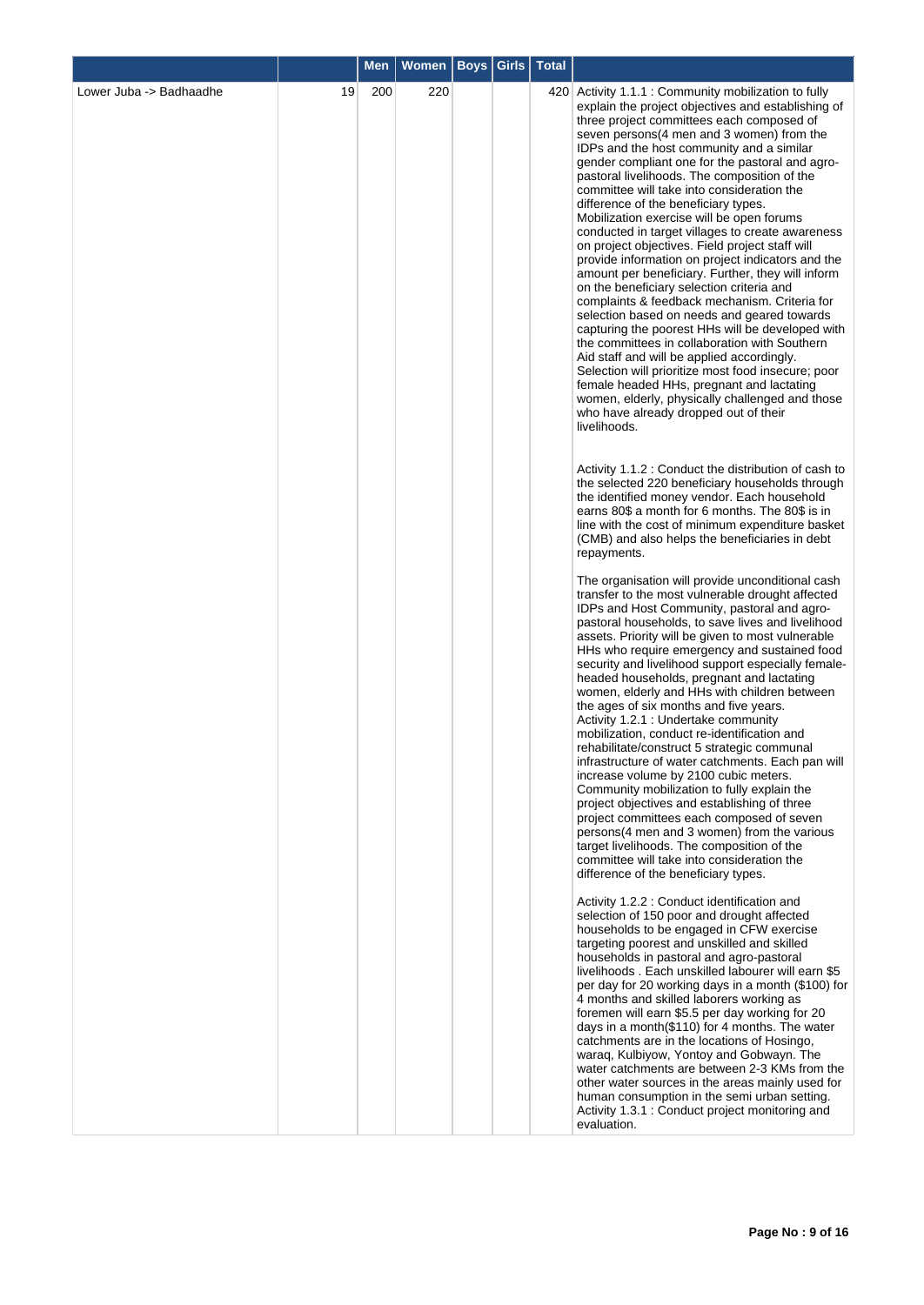| Lower Juba -> Badhaadhe -><br>Hoosingo | 5 | 80 | 40 |  |  | 120 Activity 1.2.1 : Undertake community<br>mobilization, conduct re-identification and<br>rehabilitate/construct 5 strategic communal<br>infrastructure of water catchments. Each pan will<br>increase volume by 2100 cubic meters.<br>Community mobilization to fully explain the<br>project objectives and establishing of three<br>project committees each composed of seven<br>persons(4 men and 3 women) from the various<br>target livelihoods. The composition of the<br>committee will take into consideration the<br>difference of the beneficiary types.<br>Activity 1.2.2 : Conduct identification and<br>selection of 150 poor and drought affected<br>households to be engaged in CFW exercise<br>targeting poorest and unskilled and skilled<br>households in pastoral and agro-pastoral<br>livelihoods. Each unskilled labourer will earn \$5<br>per day for 20 working days in a month (\$100) for<br>4 months and skilled laborers working as<br>foremen will earn \$5.5 per day working for 20<br>days in a month(\$110) for 4 months. The water<br>catchments are in the locations of Hosingo,<br>waraq, Kulbiyow, Yontoy and Gobwayn. The<br>water catchments are between 2-3 KMs from the<br>other water sources in the areas mainly used for<br>human consumption in the semi urban setting.<br>Activity 1.3.1 : Conduct project monitoring and<br>evaluation. |
|----------------------------------------|---|----|----|--|--|---------------------------------------------------------------------------------------------------------------------------------------------------------------------------------------------------------------------------------------------------------------------------------------------------------------------------------------------------------------------------------------------------------------------------------------------------------------------------------------------------------------------------------------------------------------------------------------------------------------------------------------------------------------------------------------------------------------------------------------------------------------------------------------------------------------------------------------------------------------------------------------------------------------------------------------------------------------------------------------------------------------------------------------------------------------------------------------------------------------------------------------------------------------------------------------------------------------------------------------------------------------------------------------------------------------------------------------------------------------------------------------|
|----------------------------------------|---|----|----|--|--|---------------------------------------------------------------------------------------------------------------------------------------------------------------------------------------------------------------------------------------------------------------------------------------------------------------------------------------------------------------------------------------------------------------------------------------------------------------------------------------------------------------------------------------------------------------------------------------------------------------------------------------------------------------------------------------------------------------------------------------------------------------------------------------------------------------------------------------------------------------------------------------------------------------------------------------------------------------------------------------------------------------------------------------------------------------------------------------------------------------------------------------------------------------------------------------------------------------------------------------------------------------------------------------------------------------------------------------------------------------------------------------|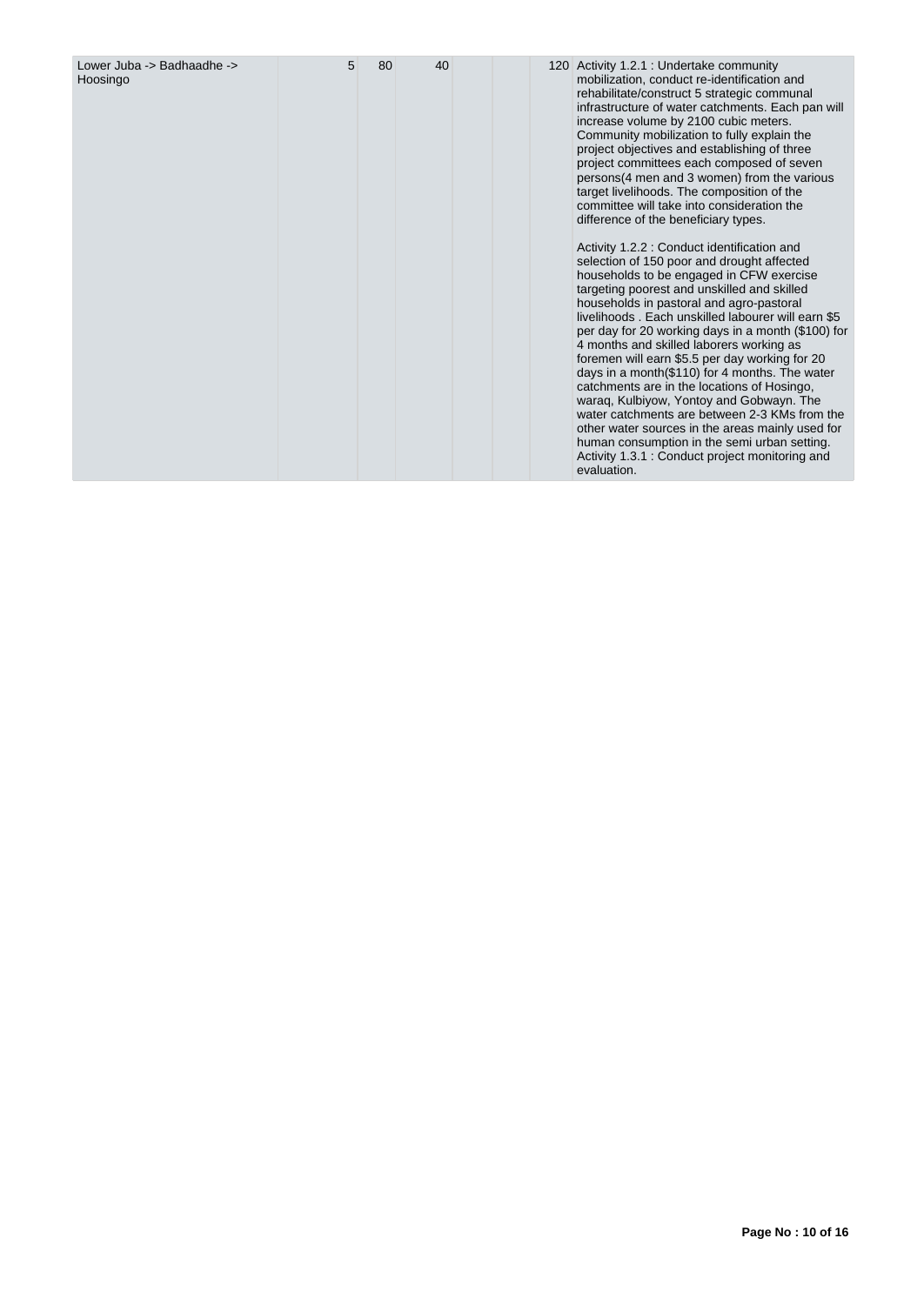| Lower Juba -> Badhaadhe -><br>Kolbiyow | 14 | 100 | 200 |  | 300 Activity 1.1.1 : Community mobilization to fully<br>explain the project objectives and establishing of<br>three project committees each composed of<br>seven persons (4 men and 3 women) from the<br>IDPs and the host community and a similar<br>gender compliant one for the pastoral and agro-<br>pastoral livelihoods. The composition of the<br>committee will take into consideration the<br>difference of the beneficiary types.<br>Mobilization exercise will be open forums<br>conducted in target villages to create awareness<br>on project objectives. Field project staff will<br>provide information on project indicators and the<br>amount per beneficiary. Further, they will inform<br>on the beneficiary selection criteria and<br>complaints & feedback mechanism. Criteria for<br>selection based on needs and geared towards<br>capturing the poorest HHs will be developed with<br>the committees in collaboration with Southern<br>Aid staff and will be applied accordingly.<br>Selection will prioritize most food insecure; poor<br>female headed HHs, pregnant and lactating<br>women, elderly, physically challenged and those<br>who have already dropped out of their<br>livelihoods. |
|----------------------------------------|----|-----|-----|--|--------------------------------------------------------------------------------------------------------------------------------------------------------------------------------------------------------------------------------------------------------------------------------------------------------------------------------------------------------------------------------------------------------------------------------------------------------------------------------------------------------------------------------------------------------------------------------------------------------------------------------------------------------------------------------------------------------------------------------------------------------------------------------------------------------------------------------------------------------------------------------------------------------------------------------------------------------------------------------------------------------------------------------------------------------------------------------------------------------------------------------------------------------------------------------------------------------------------------|
|                                        |    |     |     |  | Activity 1.1.2 : Conduct the distribution of cash to<br>the selected 220 beneficiary households through<br>the identified money vendor. Each household<br>earns 80\$ a month for 6 months. The 80\$ is in<br>line with the cost of minimum expenditure basket<br>(CMB) and also helps the beneficiaries in debt<br>repayments.                                                                                                                                                                                                                                                                                                                                                                                                                                                                                                                                                                                                                                                                                                                                                                                                                                                                                           |
|                                        |    |     |     |  | The organisation will provide unconditional cash<br>transfer to the most vulnerable drought affected<br>IDPs and Host Community, pastoral and agro-<br>pastoral households, to save lives and livelihood<br>assets. Priority will be given to most vulnerable<br>HHs who require emergency and sustained food<br>security and livelihood support especially female-<br>headed households, pregnant and lactating<br>women, elderly and HHs with children between<br>the ages of six months and five years.<br>Activity 1.2.1 : Undertake community<br>mobilization, conduct re-identification and<br>rehabilitate/construct 5 strategic communal<br>infrastructure of water catchments. Each pan will<br>increase volume by 2100 cubic meters.<br>Community mobilization to fully explain the<br>project objectives and establishing of three<br>project committees each composed of seven<br>persons(4 men and 3 women) from the various<br>target livelihoods. The composition of the<br>committee will take into consideration the<br>difference of the beneficiary types.                                                                                                                                            |
|                                        |    |     |     |  | Activity 1.2.2 : Conduct identification and<br>selection of 150 poor and drought affected<br>households to be engaged in CFW exercise<br>targeting poorest and unskilled and skilled<br>households in pastoral and agro-pastoral<br>livelihoods. Each unskilled labourer will earn \$5<br>per day for 20 working days in a month (\$100) for<br>4 months and skilled laborers working as<br>foremen will earn \$5.5 per day working for 20<br>days in a month(\$110) for 4 months. The water<br>catchments are in the locations of Hosingo,<br>waraq, Kulbiyow, Yontoy and Gobwayn. The<br>water catchments are between 2-3 KMs from the<br>other water sources in the areas mainly used for<br>human consumption in the semi urban setting.<br>Activity 1.3.1 : Conduct project monitoring and<br>evaluation.                                                                                                                                                                                                                                                                                                                                                                                                           |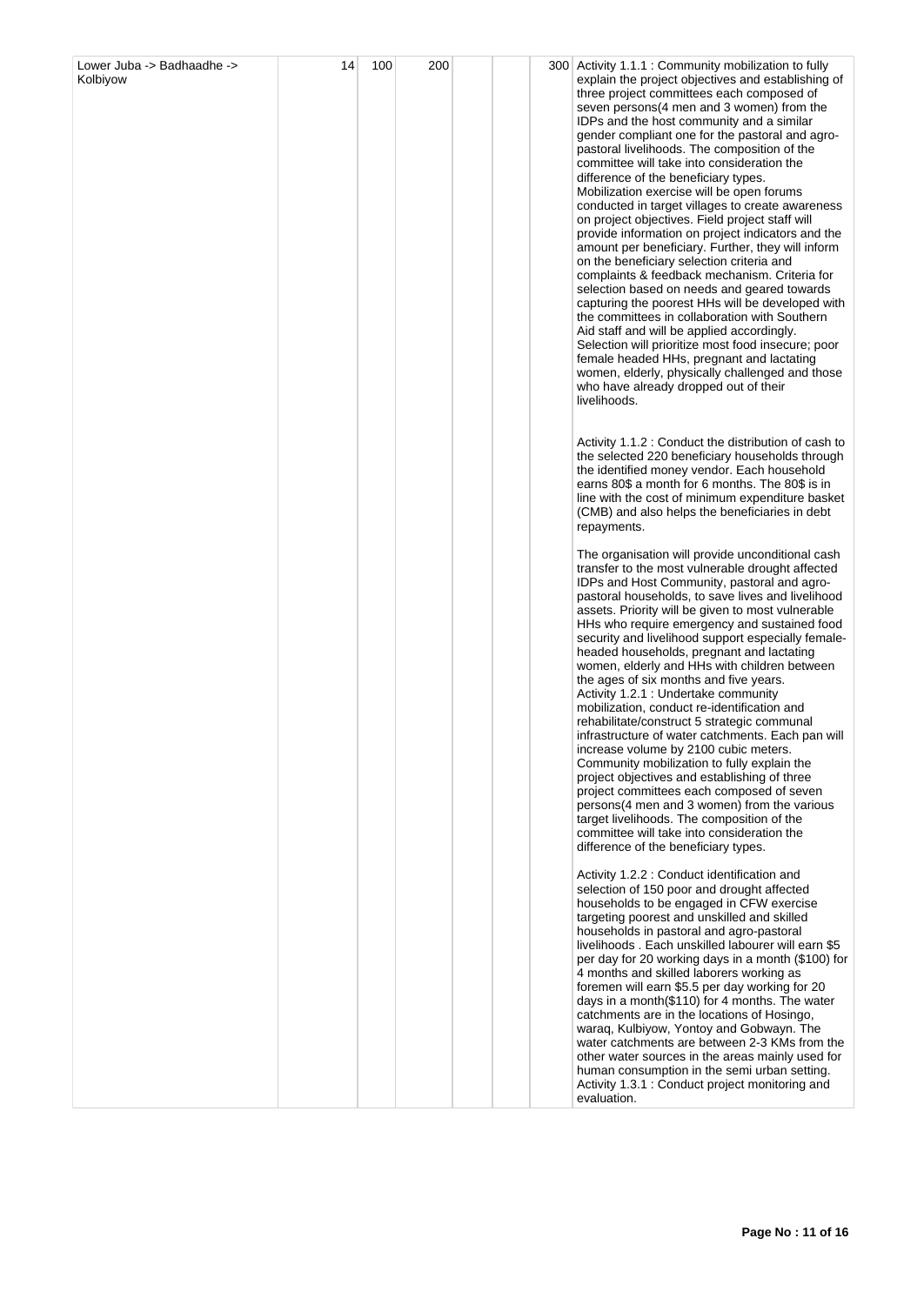| Lower Juba -> Kismayo | 14 | 80 | 160 |  | 240 Activity 1.1.1 : Community mobilization to fully<br>explain the project objectives and establishing of<br>three project committees each composed of<br>seven persons(4 men and 3 women) from the<br>IDPs and the host community and a similar<br>gender compliant one for the pastoral and agro-<br>pastoral livelihoods. The composition of the<br>committee will take into consideration the<br>difference of the beneficiary types.<br>Mobilization exercise will be open forums<br>conducted in target villages to create awareness<br>on project objectives. Field project staff will<br>provide information on project indicators and the<br>amount per beneficiary. Further, they will inform<br>on the beneficiary selection criteria and<br>complaints & feedback mechanism. Criteria for<br>selection based on needs and geared towards<br>capturing the poorest HHs will be developed with<br>the committees in collaboration with Southern<br>Aid staff and will be applied accordingly.<br>Selection will prioritize most food insecure; poor<br>female headed HHs, pregnant and lactating<br>women, elderly, physically challenged and those<br>who have already dropped out of their<br>livelihoods. |
|-----------------------|----|----|-----|--|-------------------------------------------------------------------------------------------------------------------------------------------------------------------------------------------------------------------------------------------------------------------------------------------------------------------------------------------------------------------------------------------------------------------------------------------------------------------------------------------------------------------------------------------------------------------------------------------------------------------------------------------------------------------------------------------------------------------------------------------------------------------------------------------------------------------------------------------------------------------------------------------------------------------------------------------------------------------------------------------------------------------------------------------------------------------------------------------------------------------------------------------------------------------------------------------------------------------------|
|                       |    |    |     |  | Activity 1.1.2 : Conduct the distribution of cash to<br>the selected 220 beneficiary households through<br>the identified money vendor. Each household<br>earns 80\$ a month for 6 months. The 80\$ is in<br>line with the cost of minimum expenditure basket<br>(CMB) and also helps the beneficiaries in debt<br>repayments.                                                                                                                                                                                                                                                                                                                                                                                                                                                                                                                                                                                                                                                                                                                                                                                                                                                                                          |
|                       |    |    |     |  | The organisation will provide unconditional cash<br>transfer to the most vulnerable drought affected<br>IDPs and Host Community, pastoral and agro-<br>pastoral households, to save lives and livelihood<br>assets. Priority will be given to most vulnerable<br>HHs who require emergency and sustained food<br>security and livelihood support especially female-<br>headed households, pregnant and lactating<br>women, elderly and HHs with children between<br>the ages of six months and five years.<br>Activity 1.3.1 : Conduct project monitoring and<br>evaluation.                                                                                                                                                                                                                                                                                                                                                                                                                                                                                                                                                                                                                                            |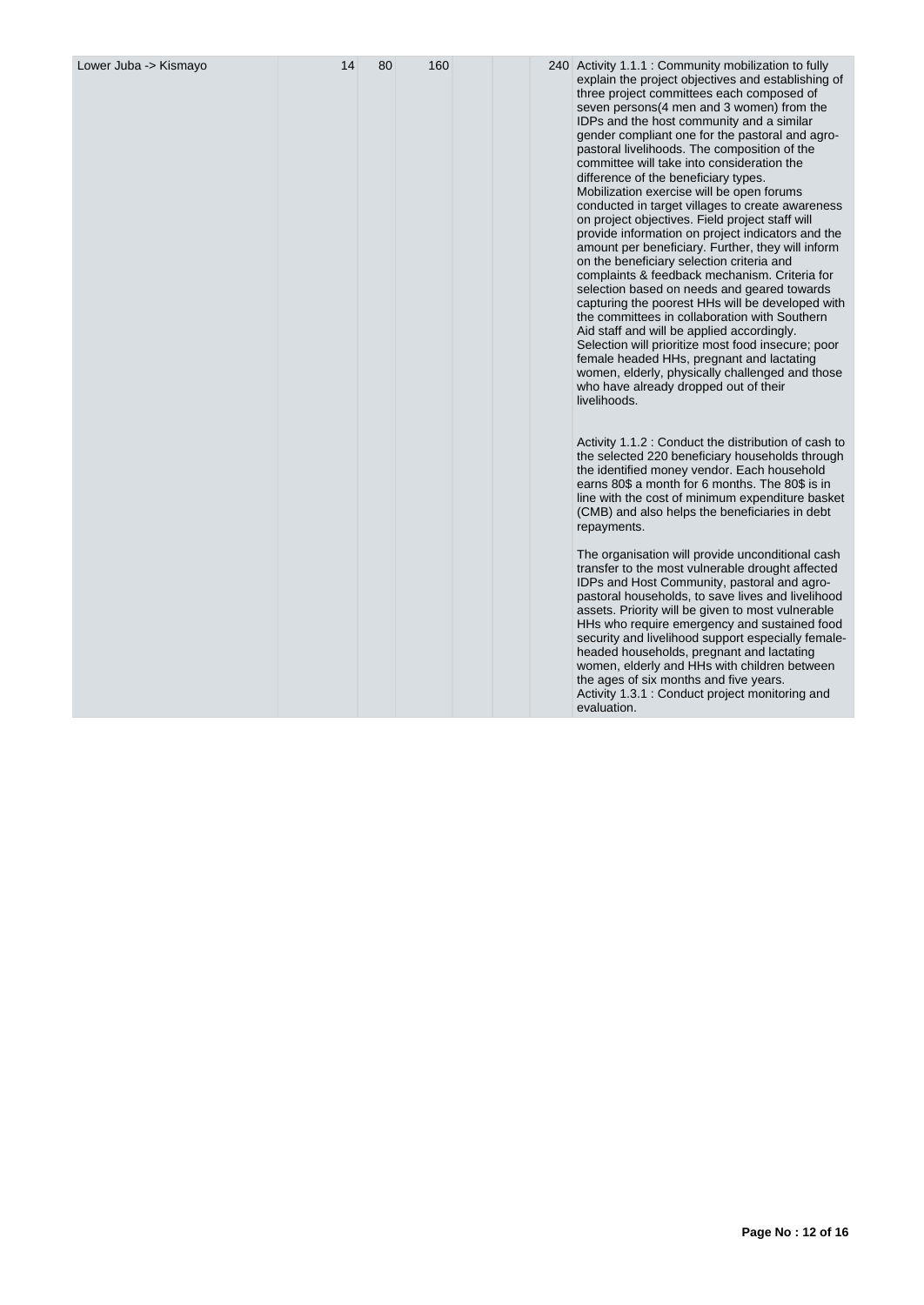| Lower Juba -> Kismayo -><br>Dalxiiska | 8 | 30 | 150 |  | 180 Activity 1.1.1 : Community mobilization to fully<br>explain the project objectives and establishing of<br>three project committees each composed of<br>seven persons (4 men and 3 women) from the<br>IDPs and the host community and a similar<br>gender compliant one for the pastoral and agro-<br>pastoral livelihoods. The composition of the<br>committee will take into consideration the<br>difference of the beneficiary types.<br>Mobilization exercise will be open forums<br>conducted in target villages to create awareness<br>on project objectives. Field project staff will<br>provide information on project indicators and the<br>amount per beneficiary. Further, they will inform<br>on the beneficiary selection criteria and<br>complaints & feedback mechanism. Criteria for<br>selection based on needs and geared towards<br>capturing the poorest HHs will be developed with<br>the committees in collaboration with Southern<br>Aid staff and will be applied accordingly.<br>Selection will prioritize most food insecure; poor<br>female headed HHs, pregnant and lactating<br>women, elderly, physically challenged and those<br>who have already dropped out of their<br>livelihoods. |
|---------------------------------------|---|----|-----|--|--------------------------------------------------------------------------------------------------------------------------------------------------------------------------------------------------------------------------------------------------------------------------------------------------------------------------------------------------------------------------------------------------------------------------------------------------------------------------------------------------------------------------------------------------------------------------------------------------------------------------------------------------------------------------------------------------------------------------------------------------------------------------------------------------------------------------------------------------------------------------------------------------------------------------------------------------------------------------------------------------------------------------------------------------------------------------------------------------------------------------------------------------------------------------------------------------------------------------|
|                                       |   |    |     |  | Activity 1.1.2 : Conduct the distribution of cash to<br>the selected 220 beneficiary households through<br>the identified money vendor. Each household<br>earns 80\$ a month for 6 months. The 80\$ is in<br>line with the cost of minimum expenditure basket<br>(CMB) and also helps the beneficiaries in debt<br>repayments.                                                                                                                                                                                                                                                                                                                                                                                                                                                                                                                                                                                                                                                                                                                                                                                                                                                                                           |
|                                       |   |    |     |  | The organisation will provide unconditional cash<br>transfer to the most vulnerable drought affected<br>IDPs and Host Community, pastoral and agro-<br>pastoral households, to save lives and livelihood<br>assets. Priority will be given to most vulnerable<br>HHs who require emergency and sustained food<br>security and livelihood support especially female-<br>headed households, pregnant and lactating<br>women, elderly and HHs with children between<br>the ages of six months and five years.<br>Activity 1.3.1 : Conduct project monitoring and<br>evaluation.                                                                                                                                                                                                                                                                                                                                                                                                                                                                                                                                                                                                                                             |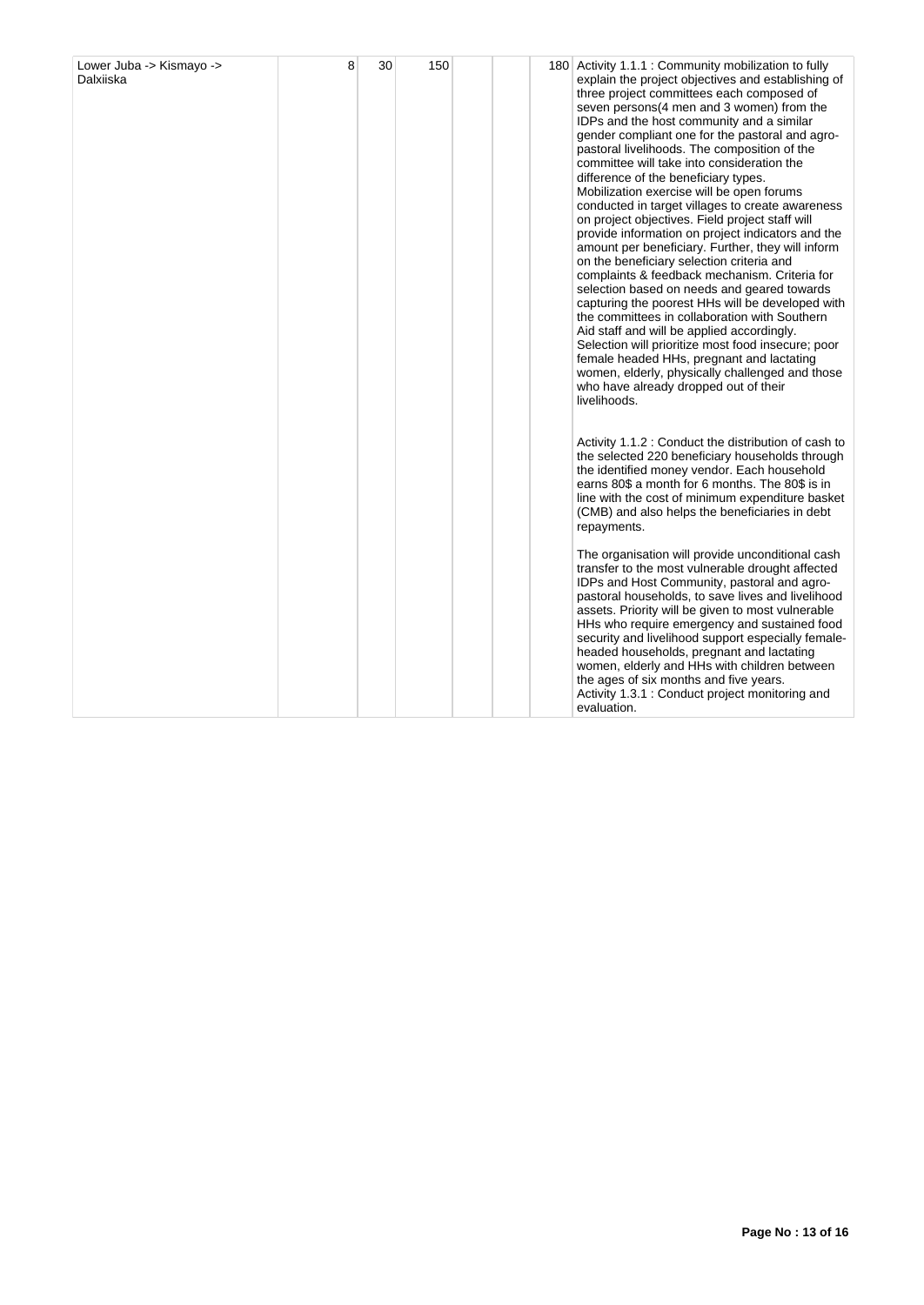| Lower Juba -> Kismayo -> Goob<br>Weyn | 20 | 200 | 280 |  | 480 Activity 1.1.1 : Community mobilization to fully<br>explain the project objectives and establishing of<br>three project committees each composed of<br>seven persons(4 men and 3 women) from the<br>IDPs and the host community and a similar<br>gender compliant one for the pastoral and agro-<br>pastoral livelihoods. The composition of the<br>committee will take into consideration the<br>difference of the beneficiary types.<br>Mobilization exercise will be open forums<br>conducted in target villages to create awareness<br>on project objectives. Field project staff will<br>provide information on project indicators and the<br>amount per beneficiary. Further, they will inform<br>on the beneficiary selection criteria and<br>complaints & feedback mechanism. Criteria for<br>selection based on needs and geared towards<br>capturing the poorest HHs will be developed with<br>the committees in collaboration with Southern<br>Aid staff and will be applied accordingly.<br>Selection will prioritize most food insecure; poor<br>female headed HHs, pregnant and lactating<br>women, elderly, physically challenged and those<br>who have already dropped out of their<br>livelihoods. |
|---------------------------------------|----|-----|-----|--|-------------------------------------------------------------------------------------------------------------------------------------------------------------------------------------------------------------------------------------------------------------------------------------------------------------------------------------------------------------------------------------------------------------------------------------------------------------------------------------------------------------------------------------------------------------------------------------------------------------------------------------------------------------------------------------------------------------------------------------------------------------------------------------------------------------------------------------------------------------------------------------------------------------------------------------------------------------------------------------------------------------------------------------------------------------------------------------------------------------------------------------------------------------------------------------------------------------------------|
|                                       |    |     |     |  | Activity 1.1.2 : Conduct the distribution of cash to<br>the selected 220 beneficiary households through<br>the identified money vendor. Each household<br>earns 80\$ a month for 6 months. The 80\$ is in<br>line with the cost of minimum expenditure basket<br>(CMB) and also helps the beneficiaries in debt<br>repayments.                                                                                                                                                                                                                                                                                                                                                                                                                                                                                                                                                                                                                                                                                                                                                                                                                                                                                          |
|                                       |    |     |     |  | The organisation will provide unconditional cash<br>transfer to the most vulnerable drought affected<br>IDPs and Host Community, pastoral and agro-<br>pastoral households, to save lives and livelihood<br>assets. Priority will be given to most vulnerable<br>HHs who require emergency and sustained food<br>security and livelihood support especially female-<br>headed households, pregnant and lactating<br>women, elderly and HHs with children between<br>the ages of six months and five years.<br>Activity 1.2.1 : Undertake community<br>mobilization, conduct re-identification and<br>rehabilitate/construct 5 strategic communal<br>infrastructure of water catchments. Each pan will<br>increase volume by 2100 cubic meters.<br>Community mobilization to fully explain the<br>project objectives and establishing of three<br>project committees each composed of seven<br>persons(4 men and 3 women) from the various<br>target livelihoods. The composition of the<br>committee will take into consideration the<br>difference of the beneficiary types.                                                                                                                                           |
|                                       |    |     |     |  | Activity 1.2.2 : Conduct identification and<br>selection of 150 poor and drought affected<br>households to be engaged in CFW exercise<br>targeting poorest and unskilled and skilled<br>households in pastoral and agro-pastoral<br>livelihoods. Each unskilled labourer will earn \$5<br>per day for 20 working days in a month (\$100) for<br>4 months and skilled laborers working as<br>foremen will earn \$5.5 per day working for 20<br>days in a month(\$110) for 4 months. The water<br>catchments are in the locations of Hosingo,<br>waraq, Kulbiyow, Yontoy and Gobwayn. The<br>water catchments are between 2-3 KMs from the<br>other water sources in the areas mainly used for<br>human consumption in the semi urban setting.<br>Activity 1.3.1 : Conduct project monitoring and<br>evaluation.                                                                                                                                                                                                                                                                                                                                                                                                          |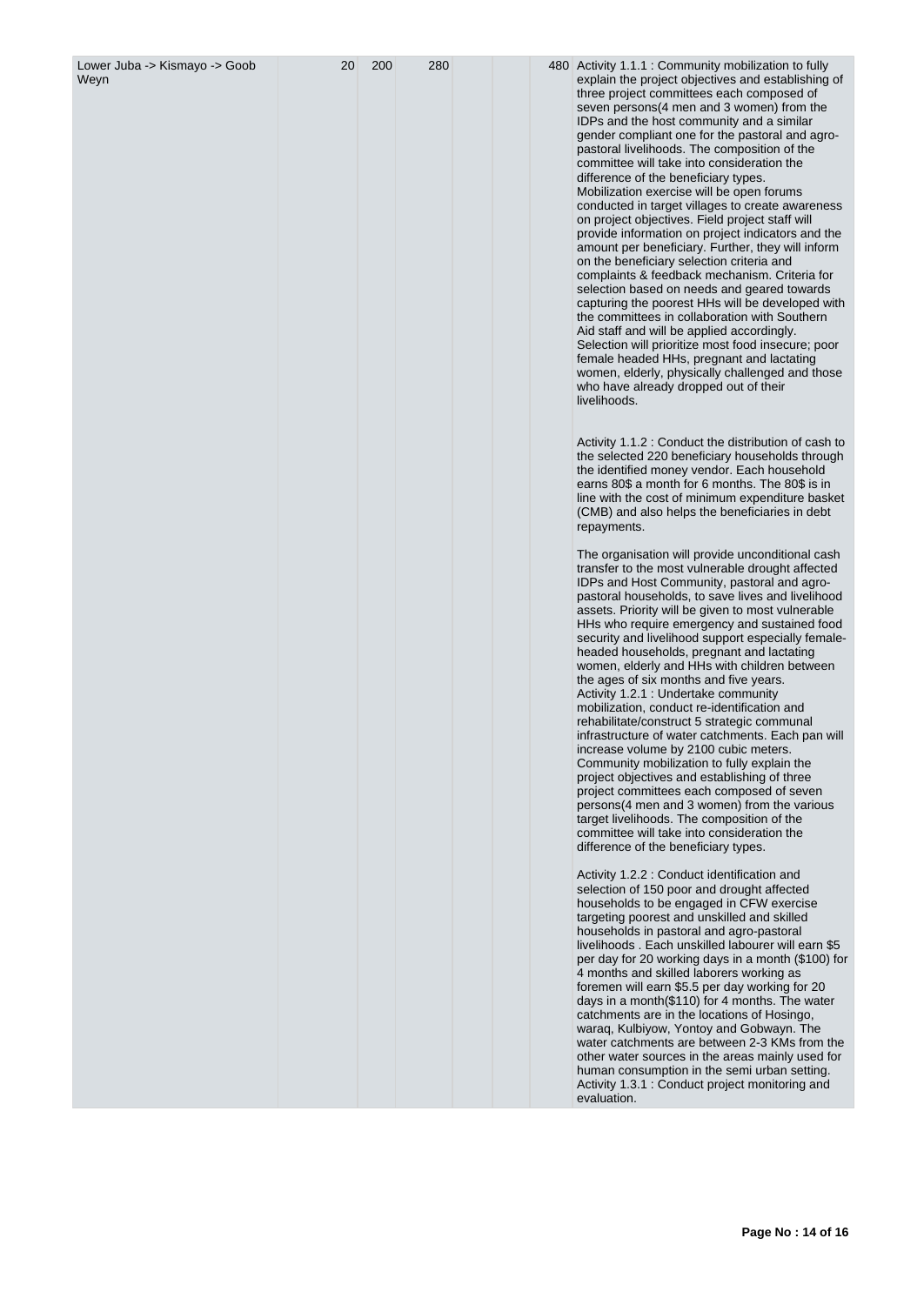| Lower Juba -> Kismayo -> Kismayo | 10 | 80  | 160 |  | 240 Activity 1.1.1 : Community mobilization to fully<br>explain the project objectives and establishing of<br>three project committees each composed of<br>seven persons(4 men and 3 women) from the<br>IDPs and the host community and a similar<br>gender compliant one for the pastoral and agro-<br>pastoral livelihoods. The composition of the<br>committee will take into consideration the<br>difference of the beneficiary types.<br>Mobilization exercise will be open forums<br>conducted in target villages to create awareness<br>on project objectives. Field project staff will<br>provide information on project indicators and the<br>amount per beneficiary. Further, they will inform<br>on the beneficiary selection criteria and<br>complaints & feedback mechanism. Criteria for<br>selection based on needs and geared towards<br>capturing the poorest HHs will be developed with<br>the committees in collaboration with Southern<br>Aid staff and will be applied accordingly.<br>Selection will prioritize most food insecure; poor<br>female headed HHs, pregnant and lactating<br>women, elderly, physically challenged and those<br>who have already dropped out of their<br>livelihoods.<br>Activity 1.1.2 : Conduct the distribution of cash to<br>the selected 220 beneficiary households through<br>the identified money vendor. Each household<br>earns 80\$ a month for 6 months. The 80\$ is in<br>line with the cost of minimum expenditure basket<br>(CMB) and also helps the beneficiaries in debt<br>repayments.<br>The organisation will provide unconditional cash<br>transfer to the most vulnerable drought affected<br>IDPs and Host Community, pastoral and agro-<br>pastoral households, to save lives and livelihood<br>assets. Priority will be given to most vulnerable<br>HHs who require emergency and sustained food<br>security and livelihood support especially female-<br>headed households, pregnant and lactating<br>women, elderly and HHs with children between<br>the ages of six months and five years.<br>Activity 1.3.1 : Conduct project monitoring and |
|----------------------------------|----|-----|-----|--|----------------------------------------------------------------------------------------------------------------------------------------------------------------------------------------------------------------------------------------------------------------------------------------------------------------------------------------------------------------------------------------------------------------------------------------------------------------------------------------------------------------------------------------------------------------------------------------------------------------------------------------------------------------------------------------------------------------------------------------------------------------------------------------------------------------------------------------------------------------------------------------------------------------------------------------------------------------------------------------------------------------------------------------------------------------------------------------------------------------------------------------------------------------------------------------------------------------------------------------------------------------------------------------------------------------------------------------------------------------------------------------------------------------------------------------------------------------------------------------------------------------------------------------------------------------------------------------------------------------------------------------------------------------------------------------------------------------------------------------------------------------------------------------------------------------------------------------------------------------------------------------------------------------------------------------------------------------------------------------------------------------------------------------------------------------------------------------------------------------------------|
| Lower Juba -> Kismayo -> Yoontoy | 10 | 140 | 100 |  | evaluation.<br>240 Activity 1.2.1 : Undertake community<br>mobilization, conduct re-identification and<br>rehabilitate/construct 5 strategic communal<br>infrastructure of water catchments. Each pan will<br>increase volume by 2100 cubic meters.<br>Community mobilization to fully explain the<br>project objectives and establishing of three<br>project committees each composed of seven<br>persons(4 men and 3 women) from the various<br>target livelihoods. The composition of the<br>committee will take into consideration the<br>difference of the beneficiary types.<br>Activity 1.2.2 : Conduct identification and<br>selection of 150 poor and drought affected<br>households to be engaged in CFW exercise<br>targeting poorest and unskilled and skilled<br>households in pastoral and agro-pastoral<br>livelihoods. Each unskilled labourer will earn \$5<br>per day for 20 working days in a month (\$100) for<br>4 months and skilled laborers working as<br>foremen will earn \$5.5 per day working for 20<br>days in a month(\$110) for 4 months. The water<br>catchments are in the locations of Hosingo,<br>waraq, Kulbiyow, Yontoy and Gobwayn. The<br>water catchments are between 2-3 KMs from the<br>other water sources in the areas mainly used for<br>human consumption in the semi urban setting.<br>Activity 1.3.1 : Conduct project monitoring and<br>evaluation.                                                                                                                                                                                                                                                                                                                                                                                                                                                                                                                                                                                                                                                                                                                       |